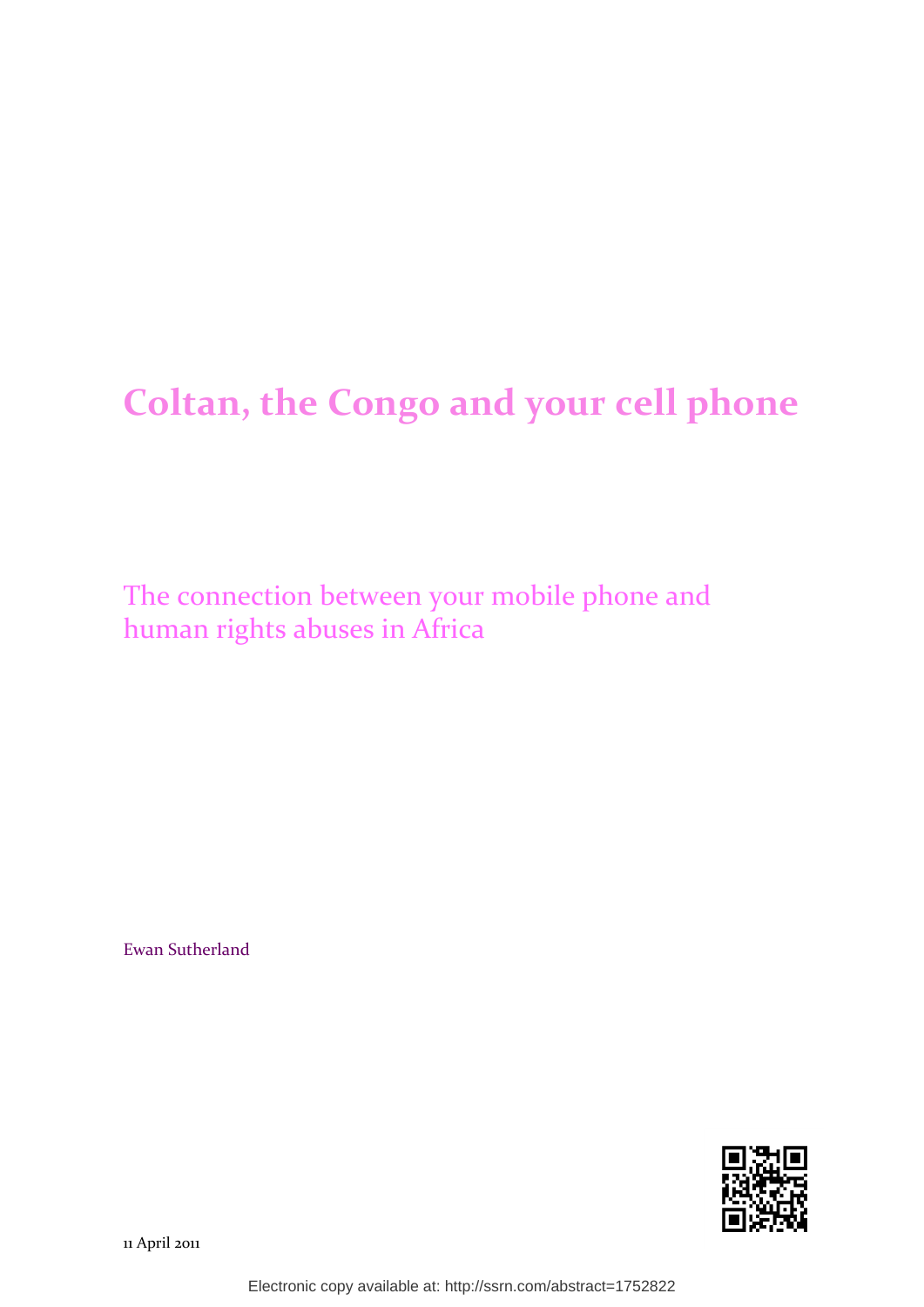Prepared by Ewan Sutherland



Research papers: http://ssrn.com/author=927092 Personal web site: http://www.3wan.net/

Mail: sutherla [at] gmail [dot] com

Research Associate, LINK Centre, University of the Witwatersrand http://link.wits.ac.za/profile/staff18.html

Research Associate, CRIDS, University of Namur http://www.crids.be/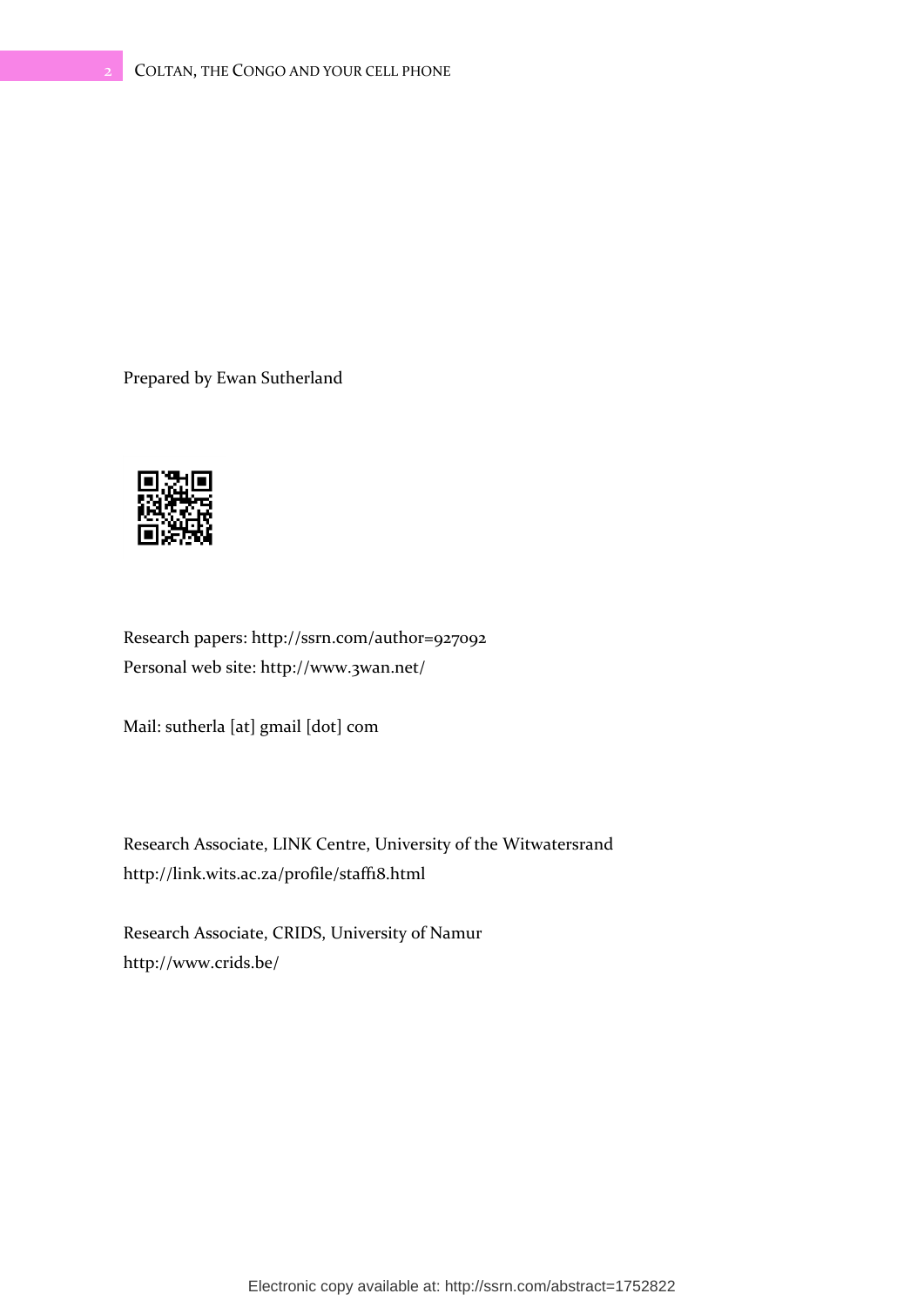#### Executive summary

Civil wars often concern and are frequently extended by the presence of natural resources (e.g., diamonds in Sierra Leone). Control over the Coltan ores in the eastern part of the Democratic Republic of the Congo (DRC) has helped to fund domestic militia and foreign armies, prolonging the war crimes and human rights abuses committed there over many years.

From Coltan ores are extracted the metals tantalum and niobium which have several uses in advanced technology products, notably in high density capacitors used in cameras, mobile phones and other compact electronic devices. One of the principal sources of Coltan has been the DRC.

The United Nations Security Council has supported peace-making efforts in DRC. It has also sought to eliminate the flow of funds to militia groups through their sale of Coltan ores or "taxes" imposed on such sales.

The International Court of Justice (ICJ) has held that removal of Coltan ores by an occupying foreign army is looting and a war crime.

The OECD has developed guidelines for the due diligence which multi-national corporations should use to ensure the provenance of minerals and metals that might originate from the DRC. This supports the UN in its efforts to suppress funding for groups engaged in war crimes and human rights abuses.

The USA has legislated to require due diligence, auditing and public reporting of the use of such minerals. Its Securities and Exchange Commission (SEC) has developed the detailed reporting requirements for users of possible "conflict minerals".

Other jurisdictions, including the European Union (EU), are under pressure to follow this example.

Industry groups have established voluntary procedures that complement the OECD guidelines in certifying the source of metals in final products.

While much progress has been made, there is still considerable work required to ensure the traceability of ores, both in terms of geochemistry and in audited documentation.

**Keywords**: War crimes, Human rights abuses, Minerals, Computers, Mobile phones.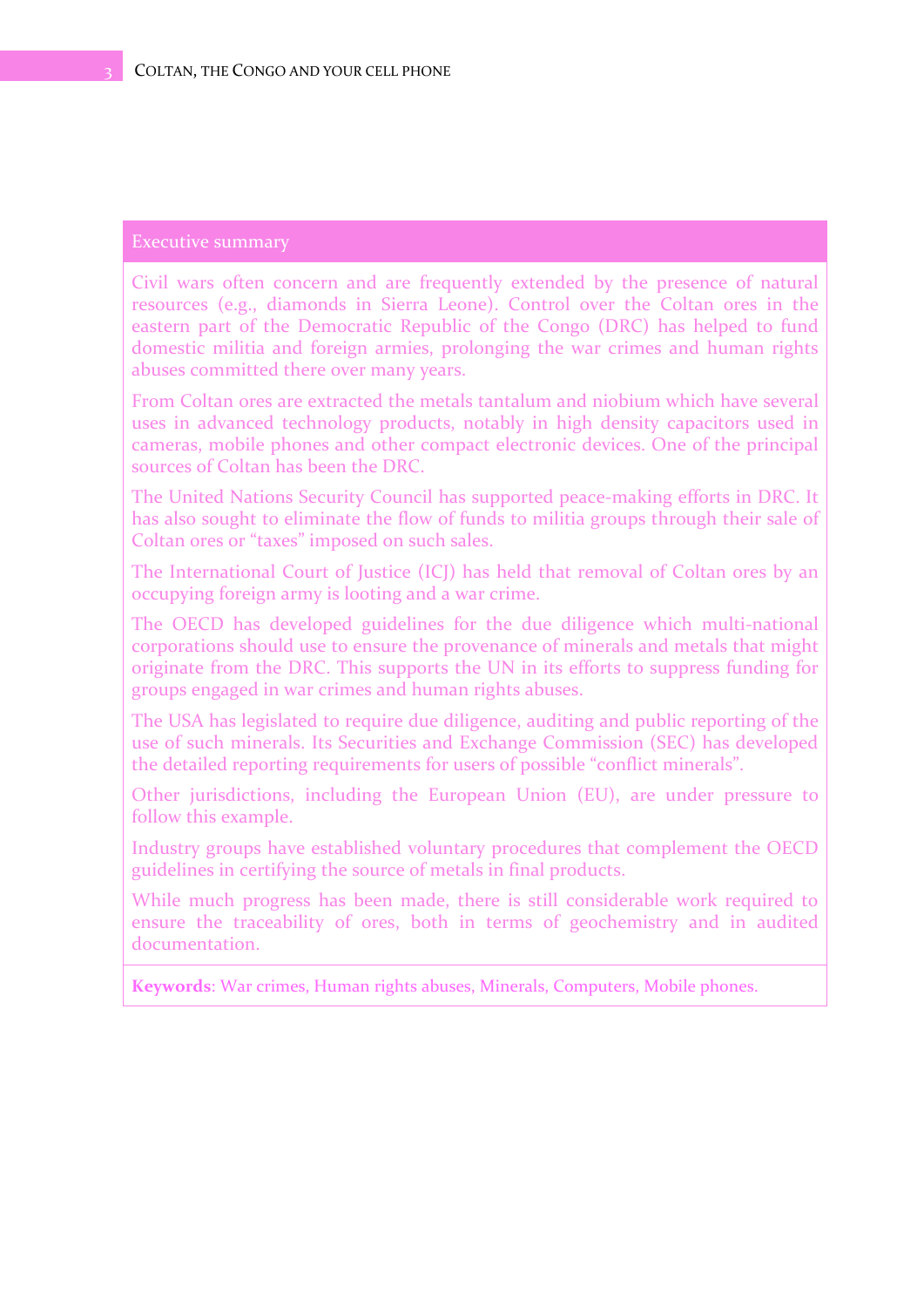# **Table of Contents**

| $\mathbf{1}$ |  |  |  |
|--------------|--|--|--|
| 2.           |  |  |  |
| 3.           |  |  |  |
| 4.           |  |  |  |
| 5.           |  |  |  |
| 6.           |  |  |  |
| 7.           |  |  |  |
| 8.           |  |  |  |
| 9.           |  |  |  |
| 10.          |  |  |  |
|              |  |  |  |
|              |  |  |  |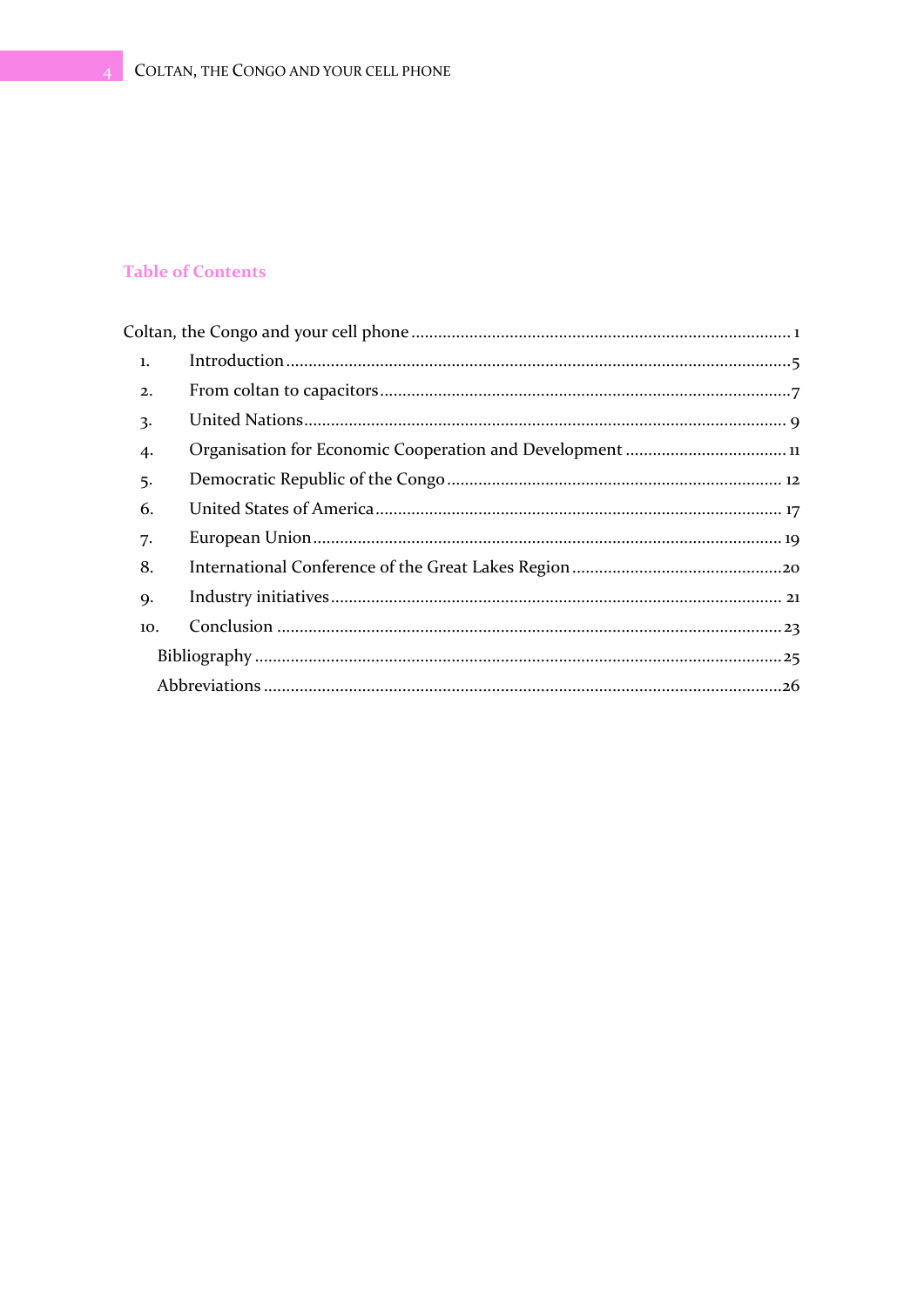## <span id="page-4-0"></span>**1. Introduction**

The connection between your mobile phone and the war crimes and human rights violations committed for more than a decade in the eastern part of the Democratic Republic of the Congo (DRC) lies in the metallic ores found there.<sup>1</sup> The ores contain metals valued for their use in a range of high technology products. By controlling the mining, in order to impose a "tax" or simply to expropriate the ores, a variety of armies and militia, regular and makeshift, domestic and foreign, have found the means to continue their conflicts, including the purchase of arms.

A strong correlation has been shown between valuable resources and civil wars.<sup>2</sup> Whereas, there was little evidence for grievances as the determinant of conflicts, with neither inequality nor political oppression increasing the risk, where one ethnic group made up 45- 90 per cent of the population, there was a higher risk of civil war. Primary commodities increase the risk of conflict and are liable to prolong conflicts, as with:

- Diamonds in Angola;
- Drugs in Colombia; and
- Timber in Cambodia.

Economies dependent on primary resources are associated with corruption and subject to economic shocks, which exacerbate the problems of civil conflict.

Modelling the rivalry between a corrupt ruler and a group of potential predators, confirms that when once started, the abundance of natural resources and the ruler's kleptocratic tendencies determined the intensity of the conflict.<sup>3</sup> The "real engine" of the wars and civil conflicts in central Africa has been greed, with competition between "warlords" for the appropriation of valuable resources.

The use of natural resources to fund conflicts came to public attention through the 2006 movie *Blood Diamonds,* starring Leonardo di Caprio. 4 Some recent notoriety arose from the testimony of Naomi Campbell who admitted receiving blood diamonds from Charles Taylor, the then President of Sierra Leone.<sup>5</sup> He was being tried for war crimes before a Special Court in The Hague.<sup>6</sup> Non-governmental organisations (NGOs) put considerable pressure on the diamond mining and distributing firms to suppress the trade in blood diamonds, in an effort to diminish the underlying conflicts. <sup>7</sup> The result was the Kimberley Process Certification Scheme, created to ensure that the sale of diamonds did not fund rebel movements engaged in civil wars.<sup>8</sup>

In eastern DRC at least five million people have been killed in the conflicts, of whom some 40 per cent were women and children, with a similar number displaced. There has been

-

http://www.guardian.co.uk/law/blog/2010/aug/05/naomi-campbell-blood-diamonds 6 http://www.sc-sl.org/

<sup>1</sup> DRC has been, sequentially, the Congo Free State, Belgian Congo, Congo-Léopoldville, Congo-Kinshasa, and Zaire, before becoming the Democratic Republic of the Congo in 1998 (the ccTLD was changed from .zr to .cd). Kinshasa, the name of the capital, was used to distinguish DRC from the Congo-Brazzaville, the Republic of the Congo.

<sup>2</sup> Paul Collier & Anke Hoeffler (2001) *Greed and grievance in civil war*. Washington DC, World Bank. http://ideas.repec.org/p/wpa/wuwpdc/0409007.html

<sup>3</sup> Ola Olsson & Heather Congdon Fors (2004) "Congo: The Prize of Predation" *Journal of Peace Research* **41** (3) 321-36.

<sup>4</sup> http://www.imdb.com/title/tt0450259/

<sup>&</sup>lt;sup>5</sup> Naomi Campbell's 'blood diamond' testimony at war crimes trial. *The Guardian*. 5<sup>th</sup> August 2010.

<sup>7</sup> Franziska Bieri (2010) *From blood diamonds to the Kimberley Process: How NGOs cleaned up the global diamond industry*. Farnham: Ashgate Publishing.

<sup>8</sup> http://www.kimberleyprocess.com/home/index\_en.html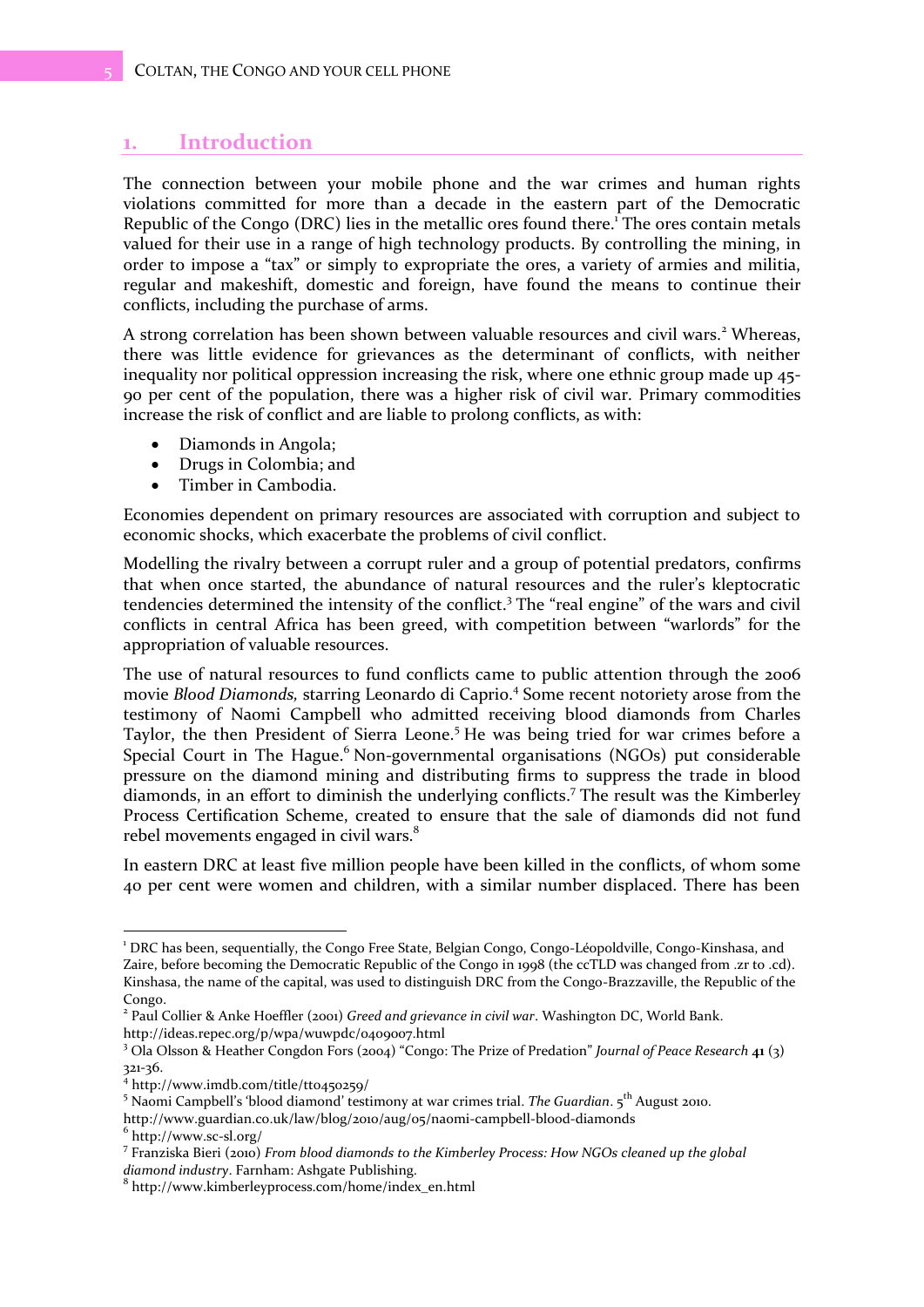systematic recruitment and the use of child soldiers, together with widespread sexual violence.

The forces causing this devastation have included: 9

- Lord's Resistance Army (LRA);
- Uganda People's Defence Forces (UPDF);
- Rwandan Patriotic Army (RPA);
- *Forces démocratiques de libération du Rwanda* (FDLR);
- Armée Patriotique Rwandaise (APR);
- A variety of groups of Congolese rebels, such as the Armée Nationale Congolaise (ANC); and
- Elements within the official DRC army, the *Forces armées de la République démocratique du Congo* (FARDC).

These military groups realigned their objectives towards the control of mineral deposits, in order to operate protection-racketeering and more general economic exploitation of local populations. <sup>10</sup> They were sustained by "taxing" the small scale miners and their intermediaries. Bizarrely, this echoed the grim colonial history of the Belgian Congo.<sup>11</sup>

The ores in question are:

- Cassiterite (from which Tin is extracted, leaving a "synthetic concentrate" which contains Niobium and Tantalum);
- Coltan (from which Niobium and Tantalum are extracted);
- Gold: and
- Wolframite (from which Tungsten is extracted).

Niobium and Tantalum have a wide range of uses, including:<sup>12</sup>

- Surface Acoustic Wave (SAW) filters in mobile phones;<sup>13</sup>
- Lenses with high refractive indices for:
	- o spectacles,
	- o digital cameras,
	- o mobile phones, and
	- o ink jet printers;
- Layers in semiconductor circuits;
- Compact capacitors used in smaller electronic devices such as:
	- o hearing aids,
	- o pacemakers,
	- o mobile phones,
	- o games consoles,
	- o digital cameras,
	- o MP3 players,
	- o Global Positioning Systems (GPS), and
	- o automotive electronics (e.g., controllers for airbags); and
- Computer hard drives.

-

<sup>9</sup> Dena Montague (2002) "Stolen goods: Coltan and conflict in the Democratic Republic of Congo" *SAIS Review* **XXII** (1) 103-18.

 $10$  Stephen Jackson (2003) "Fortunes of war: The coltan trade in the Kivus" pp 21-36 in Sarah Collinson (ed.) *Power, livelihoods and conflict: case studies in political economy analysis for humanitarian action*. London:

Humanitarian Policy Group. HPG Report 13. http://www.odi.org.uk/resources/download/241.pdf

<sup>&</sup>lt;sup>11</sup> Adam Hochschild (2006) *King Leopold's ghost: A story of greed, terror, and heroism in colonial Africa. London:* Pan.

<sup>&</sup>lt;sup>12</sup> Tantalum-Niobium International Study Center. http://www.tanb.org/

<sup>&</sup>lt;sup>13</sup> There is a short explanation in Wikipedia at http://en.wikipedia.org/wiki/Surface\_acoustic\_wave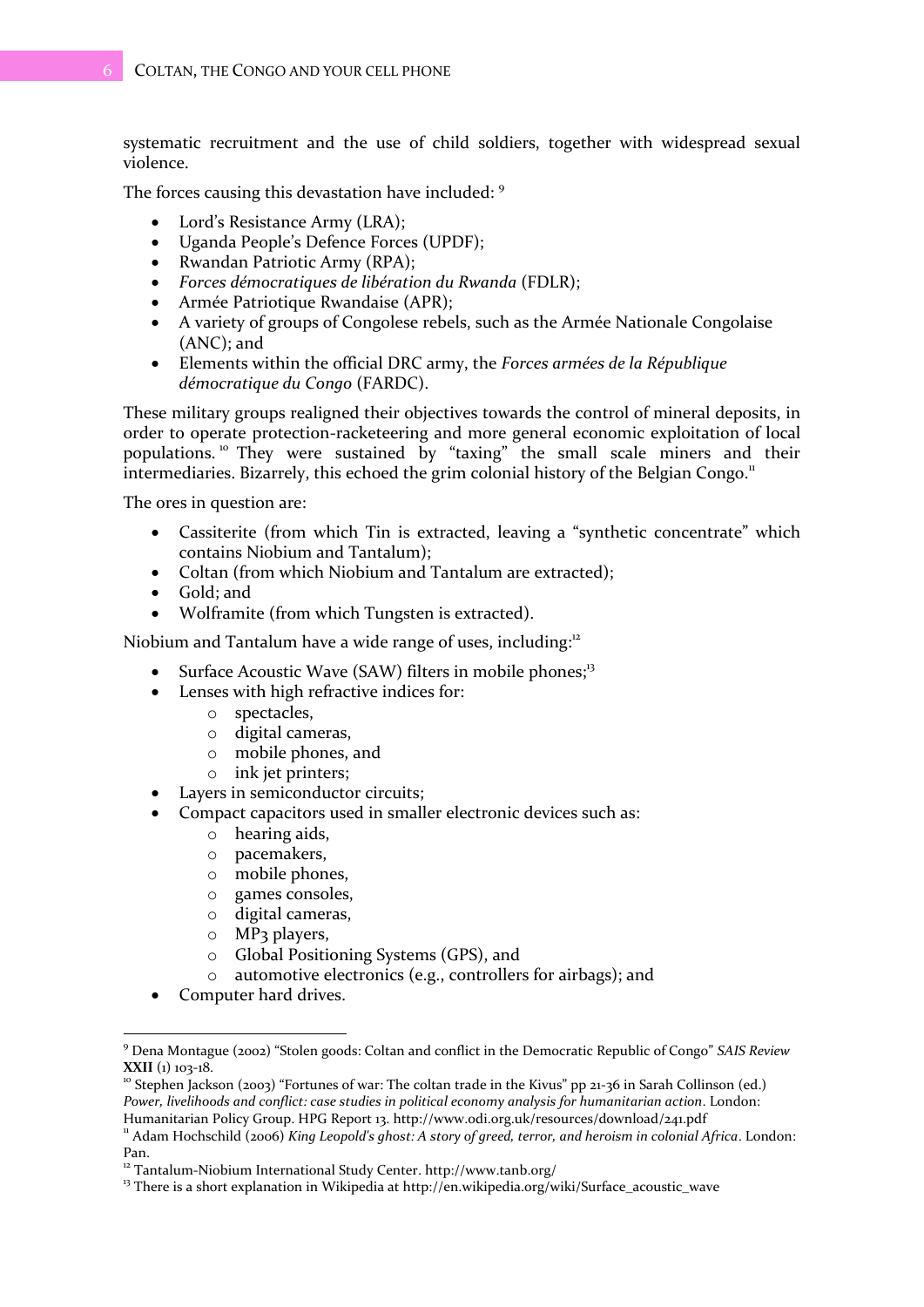Gold is used in electronics because of its very high conductivity, while Tungsten is used in electrical light bulbs.

This paper examines first the uses of coltan. It next considers the actions of the United Nations, in particular of the Security Council, in respect of the troubles in eastern DRC. The OECD guidelines for multi-national corporations are examined. Next it briefly describes developments in the DRC, in particular of the mining sector. The actions of the USA to suppress the flow of funds from purchases of Tantalum to rebel groups in DRC are analysed. The same issues are explored for the European Union. The activities of governments of the adjoining countries are reported. A number of industry initiatives are analysed. Finally conclusions are drawn and issues for further research identified.

## <span id="page-6-0"></span>**2. From coltan to capacitors**

The more valuable metal in the coltan ore is Tantalum (Ta), with demand having grown at around  $\overline{5}$  per cent per annum since 1990. There was a spike in prices during the last phase of the dot com boom, which drew attention to coltan mining in eastern DRC (see [Figure 1\)](#page-6-1).

<span id="page-6-1"></span>

Primary production of tantalum in 2008 was 4.3 million lbs of  $Ta_2O_5$  (see [Figure 2\)](#page-6-2), with a further 1.7 million lbs obtained from scrap and tin slag, to meet total demand of 6.0 million lbs. Reserves are distributed somewhat differently from production, reflecting the costs of extraction. It is estimated there are several decades of production in the ground, depending on the market price, the extraction and processing costs, and the levels of recycling.

#### <span id="page-6-2"></span>**Figure 2 Tantalum primary production and reserves**



Primary production of Ta in 2008 (Source: Talison) Estimated world reserves of Ta of 698 million lbs (Source: TIC)

1 <sup>14</sup> Source: GeSi.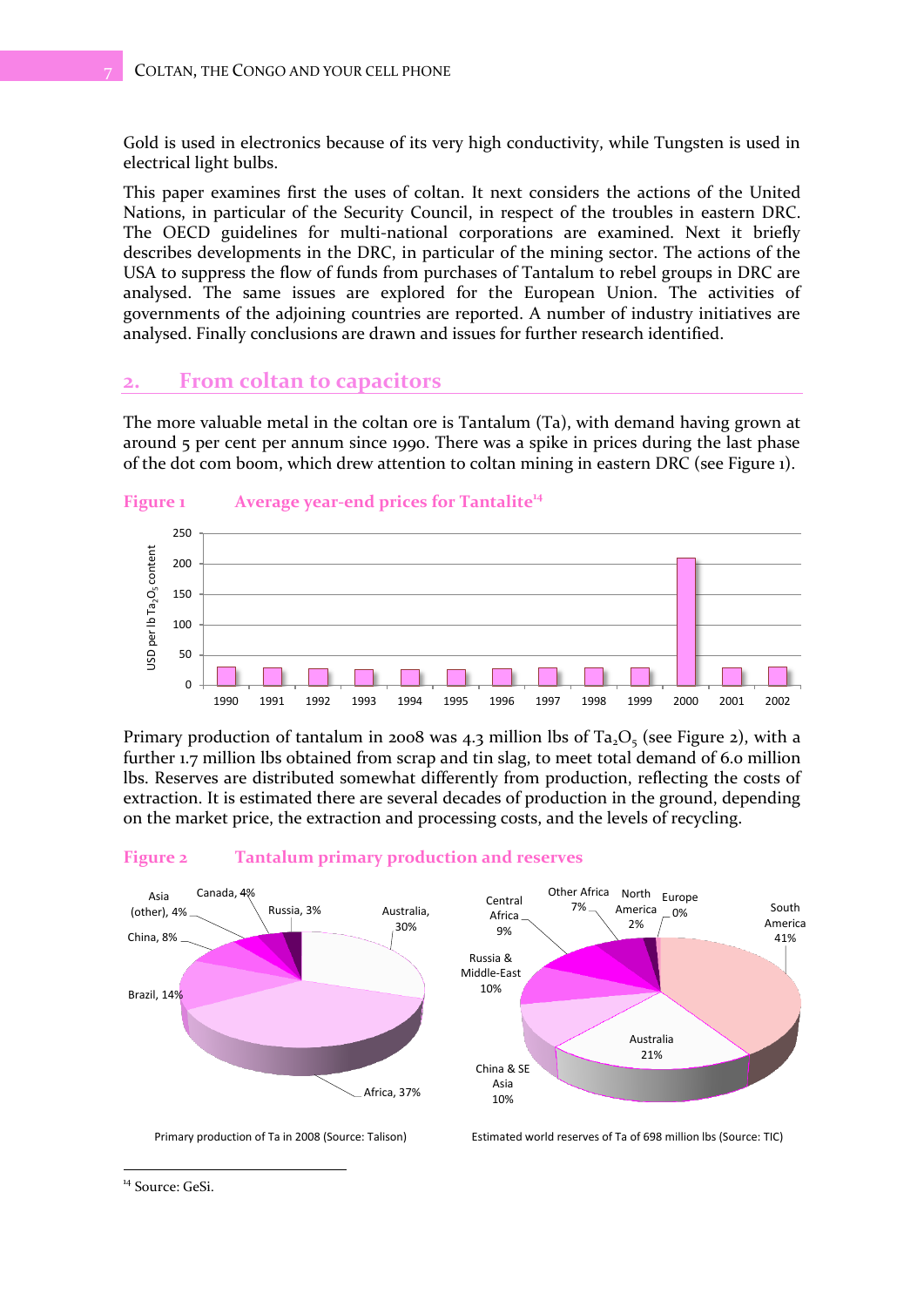The mining of coltan in the Congo is often described as artisanal. Teams of a few individuals clear some jungle, dig into the soil, extracting and washing nuggets of ore from shallow deposits. These are then sold through chains of middle-men. It is a surprisingly basic process, more nineteenth century gold rush than the twenty-first century uses of the metals. When there is sufficient material it is sent to Europe or Asia by air freight, often passing through Burundi, Kenya, Rwanda and Zimbabwe, routes chosen as a result of different levels of taxes and bribes, together with the effects of smuggling and looting. Most of the trading is by confidential deals amongst private firms, with very little public disclosure.

*African Research Bulletin* described the process by which the middlemen bring the coltan from the mines to sell at one depot.<sup>15</sup> A separation process is begun by casual labourers at the depot, paid less than USD 1 per day, to remove iron impurities using magnets. The remaining ore was then taken to Kigali for shipment to the metal refiners. The middlemen were being paid USD 1.59 per lb in 2007, when the world market price was USD 8-18 and once refined into capacitor grade tantalum powder is worth USD 350-400 per lb.

The niobium and tantalum are extracted, separated and refined into metals. Powder for use in capacitors accounts for around 50 per cent of total tantalum consumption, with another 15 per cent used to make foil and wire for capacitors, which are then incorporated into electronic equipment (see [Figure 3\)](#page-7-0). Although the tantalum content of a personal computer is less than 0.02 per cent it is still worth recycling, though it is best done manually to remove the relevant components.

#### <span id="page-7-0"></span>**Figure 3 The tantalum capacitor value chain<sup>16</sup>**



Smelting is dominated, by three firms that buy 80 per cent of the ore:

- Cabot Corporation (USA);
- H C Starck (Germany); and
- Ningxia Corporation (China).

It is believed that since Cabot and Stark announced they would not buy Congolese coltan, most of the Coltan from the DRC is now being processed in China and Kazakhstan.<sup>17</sup>

The major manufacturers of capacitors are:

- AVX Corporation (Kyocera Group, Japan);
- Kemet "the capacitance company" (USA);
- NEC (Japan);
- Samsung (South Korea); and
- Vishay  $(USA).^{18}$

1

<sup>&</sup>lt;sup>15</sup> Africa Research Bulletin No. 17533, August 16th-September 15th 2007.

<sup>&</sup>lt;sup>16</sup> Source: Global Advanced Metals.

<sup>&</sup>lt;sup>17</sup> Kazatomprom is the principal processor in Kazakhstan. http://www.kazatomprom.kz/

<sup>&</sup>lt;sup>18</sup> In 2008, it acquired a specialised tantalum capacitor product line from Kemet.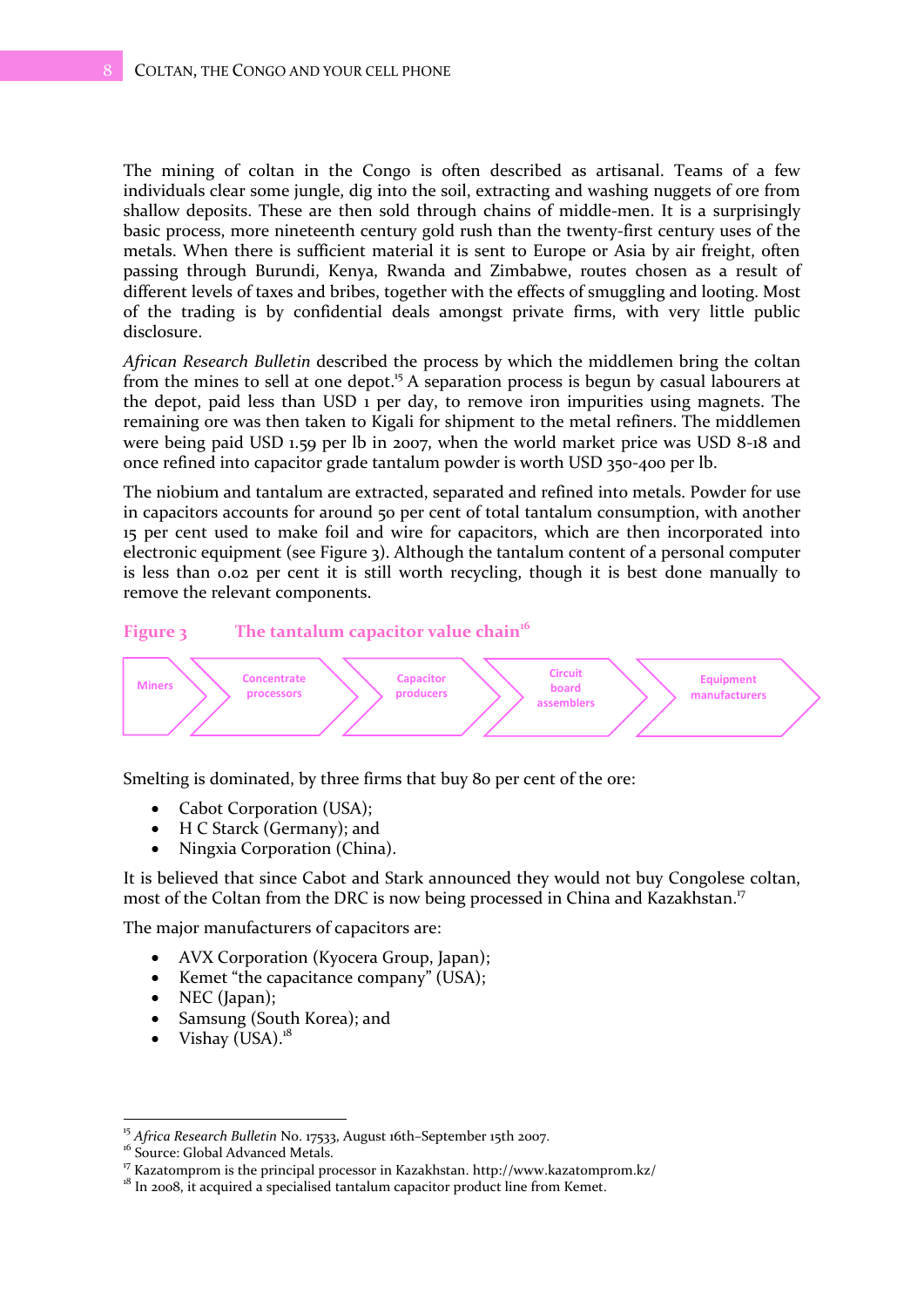Tantalum is also used to harden steel alloys for jet engines, in bio-neutral alloys for surgical instruments and as tantalum carbide in cutting tools.<sup>19</sup> Niobium is used in steel alloys, for example, in gas pipelines and, like Tantalum, in bio-neutral applications.

# <span id="page-8-0"></span>**3. United Nations**

The situation in the DRC has been repeatedly addressed by the United Nations Security Council for over a decade (see [Table 1\)](#page-9-0). In its most recent resolution the Security Council reiterated its serious concern about the presence of armed groups and militias in eastern DRC, "which perpetuate a climate of insecurity in the whole region" and demanded that all armed groups, in particular the FDLR and LRA, "immediately lay down their arms and cease their attacks against the civilian population". It renewed and sought to tighten the implementation of the arms embargo.

The Security Council also:

-

Recalling the linkage between the illegal exploitation of natural resources, illicit trade in such resources and the proliferation and trafficking of arms as one of the major factors fuelling and exacerbating conflicts in the Great Lakes region of Africa …

Supporting the commitment of the Government of the Democratic Republic of the Congo to rid the trade in natural resources of criminal networks and welcoming the enhanced collaboration between the Government of the Democratic Republic of the Congo and the Group of Experts in this area

The Security Council called on all states to take appropriate steps to raise awareness of the guidelines, and to urge importers, processors and consumers of Congolese mineral products to exercise due diligence in applying the guidelines by:

- Strengthening company management systems;
- Identifying and assessing supply chain risks;
- Designing and implementing strategies to respond to identified risks;
- Conducting independent audits; and
- Publicly disclosing supply chain due diligence and findings.

It also recommended that all states, particularly those in the African Great Lakes region, publish regular and complete import and export statistics for natural resources including gold, cassiterite, coltan, wolframite, timber, and charcoal.

<sup>&</sup>lt;sup>19</sup> Siegfried Behrendt, Michael Scharp & Lorenz Erdmann (2007) *Rare metals: Measures and concepts for the solution of the problem of conflict-aggravating raw material extraction – the example of coltan*. Dessau: Umweltbundesamt (Federal Environment Agency).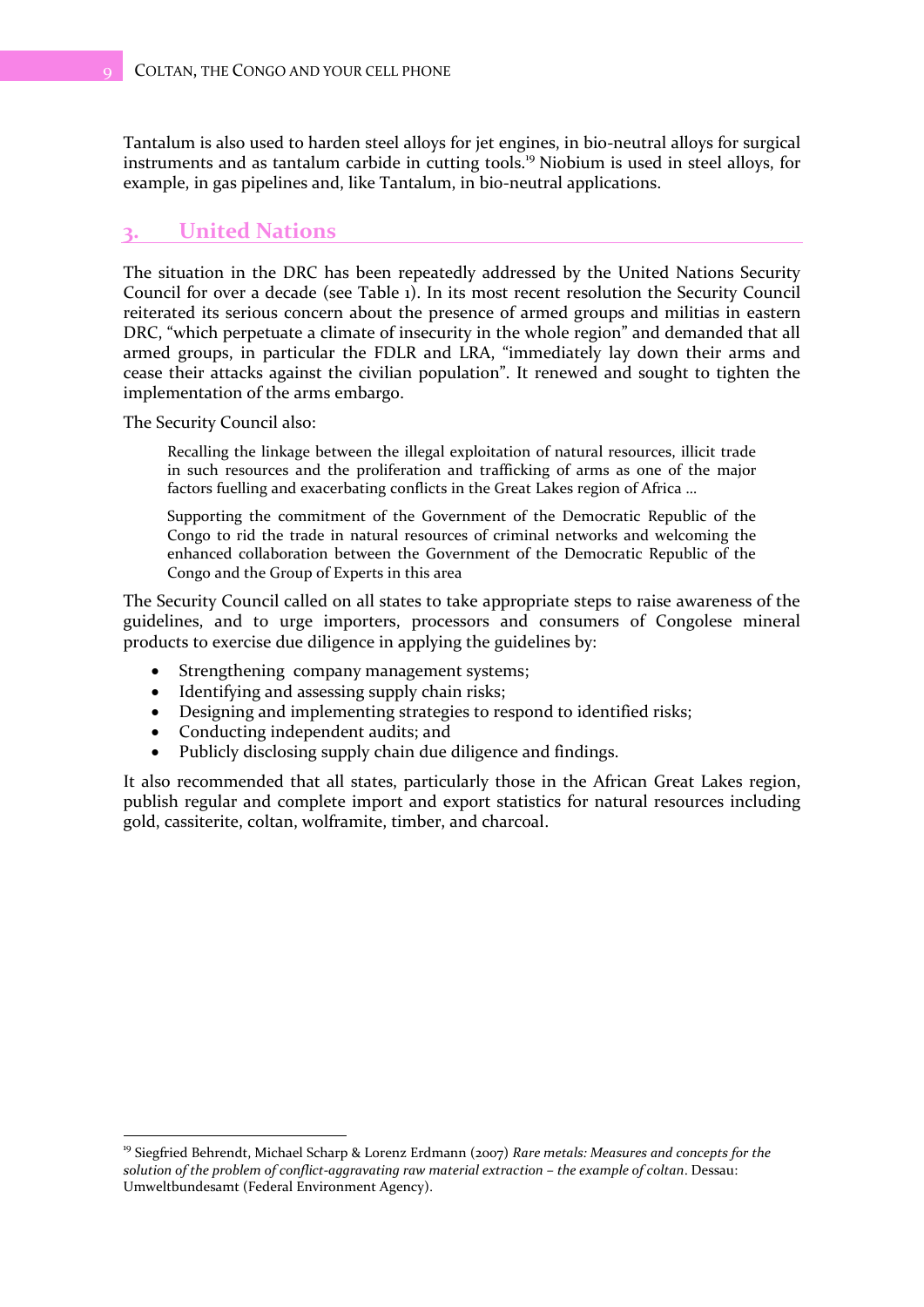|      | Resolutions <sup>20</sup>                                | Expert reports <sup>21</sup> |
|------|----------------------------------------------------------|------------------------------|
| 2010 | S/RES/1952 (2010), S/RES/1925 (2010)                     | S/2010/596, S/2010/252       |
| 2009 | S/RES/1906 (2009), S/RES/1896 (2009)                     | S/2009/603, S/2009/253       |
| 2008 | S/RES/1857 (2008), S/RES/1856 (2008), S/RES/1843         | S/2008/773                   |
|      | (2008), S/RES/1807 (2008), S/RES/1799 (2008),            | S/2008/772, S/2008/43        |
|      | S/RES/1797 (2008)                                        |                              |
| 2007 | S/RES/1794 (2007), S/RES/1771 (2007), S/RES/1768 (2007), | S/2007/423, S/2007/40        |
|      | S/RES/1756 (2007), S/RES/1751 (2007), S/RES/1742 (2007)  |                              |
| 2006 | S/RES/1736 (2006), S/RES/1711 (2006), S/RES/1698 (2006), | S/2006/525, S/2006/53        |
|      | $S/RES/1693$ (2006), $S/RES/1671$ (2006), $S/RES/1669$   |                              |
|      | $(2006)$ , S/RES/1654 $(2006)$                           |                              |
| 2005 | $S/RES/1649$ (2005), $S/RES/1635$ (2005), $S/RES/1628$   | S/2005/436, S/2005/30        |
|      | (2005), S/RES/1621 (2005), S/RES/1616 (2005), S/RES/1596 |                              |
|      | $(2005)$ , S/RES/1592 (2005)                             |                              |
| 2004 | S/RES/1565 (2004), S/RES/1552 (2004), S/RES/1533 (2004), | S/2004/551                   |
|      | $S/RES/1522$ (2004)                                      |                              |
| 2003 | $S/RES/1501$ (2003), $S/RES/1499$ (2003), $S/RES/1493$   |                              |
|      | $(2004)$ , S/RES/1489 (2003), S/RES/1484 (2003),         |                              |
|      | $S/RES/1468$ (2003), $S/RES/1457$ (2003)                 |                              |
| 2002 | S/RES/1445 (2002), S/RES/1417 (2004), S/RES/1399 (2004)  |                              |
| 2001 | S/RES/1376 (2001), S/RES/1355 (2001), S/RES/1351 (2001)  | Report <sup>22</sup>         |
| 2000 | S/RES/1332 (2000), S/RES/1323 (2000), S/RES/1316 (2000), |                              |
|      | S/RES/1304 (2000), S/RES/1291 (2000)                     |                              |
|      |                                                          |                              |

#### <span id="page-9-0"></span>**Table 1 Resolutions of and reports to the UN Security Council**

An Expert Panel provides the Security Council with reports on the grim and frequently sordid details of the exploitation of the peoples and natural resources, including the forests and wildlife (see [Table 1\)](#page-9-0).

A detailed mapping exercise of human right abuses for the decade from 1993 to 2003 observed that:<sup>23</sup>

Between August 1998 and January 2001, ANC/APR soldiers and Mayi-Mayi<sup>24</sup> fought for control of the mining town of Lulingu, which has a large number of coltan mines and was therefore seen as a strategic target by the belligerents.

Civilians who attempted to resist the theft of their natural resources, or who did not collaborate with those in power, were subjected to attacks. Entire villages were displaced to make way for mineral or timber exploitation and armed groups engaged in massacres, sexual violence and cruel and inhuman treatment in the process. They also attacked and burned villages in order to seize coltan that had been mined artisanally by the residents.

Coltan traders were also the victims of murder, torture, ill-treatment and arbitrary detention. In July 2001, for example, soldiers from the ANC reportedly killed a mineral trader and twelve porters at Punia, in Maniema Province, on the orders of the local authorities, in order to seize a large cargo of coltan and gold, along with a substantial amount of cash. The victims were accused of spying for the Mayi-Mayi.

<sup>21</sup> Security Council Committee established pursuant to resolution 1533 (2004) concerning the Democratic Republic of the Congo. http://www.un.org/sc/committees/1533/egroup.shtml

-

<sup>&</sup>lt;sup>20</sup> United Nations, Security Council Resolutions. http://www.un.org/Docs/sc/

<sup>22</sup> http://www.un.org/News/dh/latest/drcongo.htm

<sup>23</sup> UNHCR (2010) *Democratic Republic of the Congo, 1993–2003: Report of the Mapping Exercise documenting the most serious violations of human rights and international humanitarian law committed within the territory of the Democratic Republic of the Congo between March 1993 and June 2003*. Geneva: UN Office of the High Commission for Human Rights.

<sup>&</sup>lt;sup>24</sup> Mayi-Mayi or Mai-Mai is a general term for community-based militia groups in the DRC.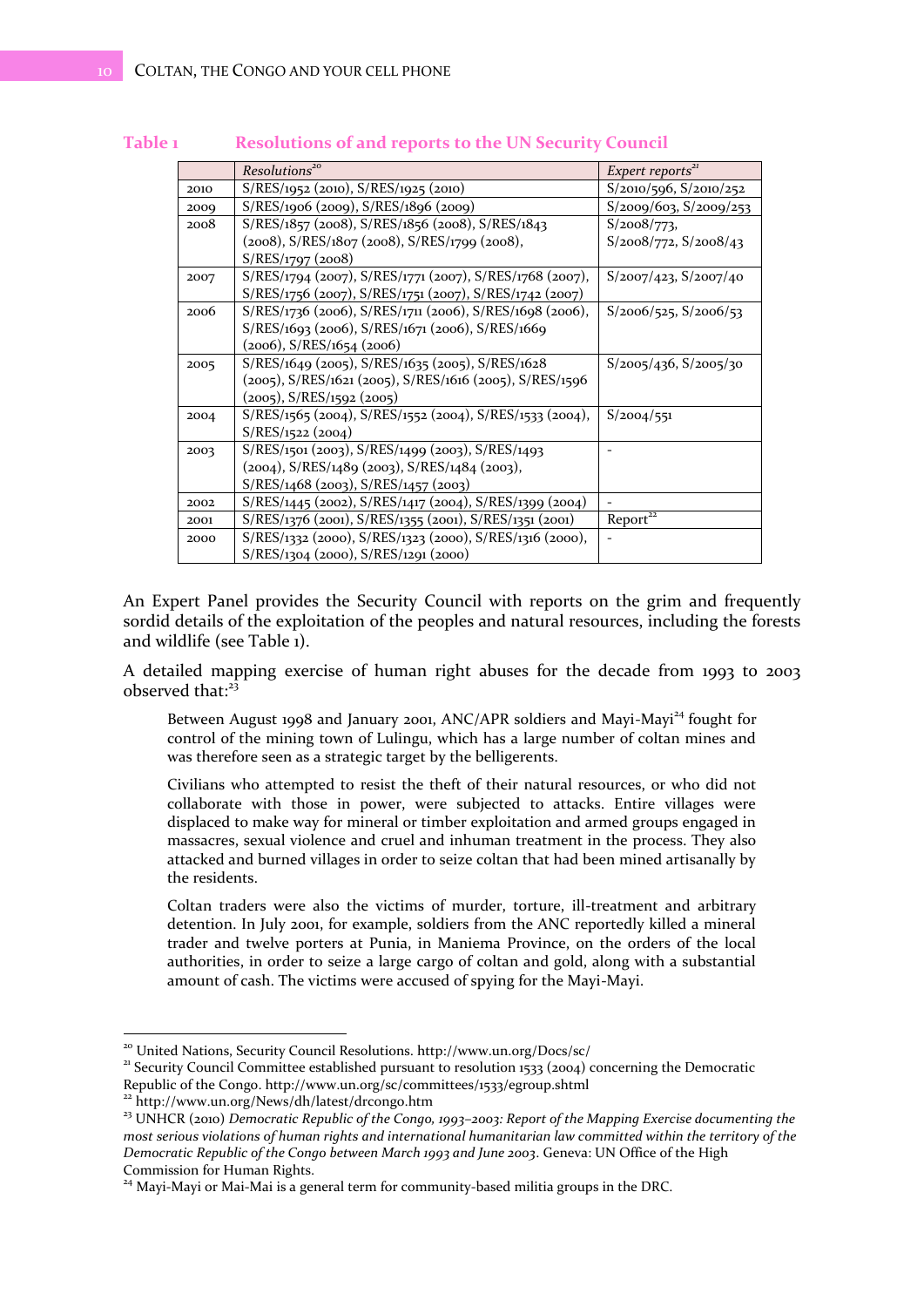In North and South Kivu, the ANC and the APR reportedly established a system of forced labour in the coltan mines, including the use of children, and made the local population abandon agriculture in favour of mining.

Sexual violence has not been an unfortunate by-product of war, but is a deliberate tactic used as a weapon of war. It has often been fuelled by militias and armies fighting for control over minerals.<sup>25</sup>

The UN Environment Programme (UNEP) has discussed the problems associated with coltan, in particular the destruction of wildlife habitats.<sup>26</sup> The UN Office on Drugs and Crime (UNODC) has recognised the role of coltan and its illegal shipments, though noting its recent decline in importance as the prices of tin (cassiterite) and gold have risen.<sup>27</sup>

Despite the conclusions of the Security Council, the issue of eliminating conflict minerals from their use in products has not been taken up by the International Telecommunication Union (ITU), which is the UN agency engaged with a sector that makes extensive use of tantalum and niobium.

## <span id="page-10-0"></span>**4. Organisation for Economic Cooperation and Development**

In January 2011, the Organisation for Economic Cooperation and Development (OECD) published guidelines for the due diligence to be exercised by companies to ensure that the sources of minerals or components including the metals used in their products and in manufacturing processes are not related to conflicts.<sup>28</sup> It is the first instance of a collaborative, government-backed multi-stakeholder initiative on the responsible management of mineral supply chains from areas affected by or at risk from conflicts. This is a voluntary and non-enforceable measure, building on and consistent with:

- OECD Guidelines for Multinational Enterprises;<sup>29</sup> and
- OECD Risk Awareness Tool for Multinational Enterprises in Weak Governance Zones.<sup>30</sup>

They are intended to assist companies respect human rights in such areas by avoiding the purchases of minerals from or "taxed" by groups engaged in unlawful conflicts, by means of transparent chains of supply for the minerals. The guidelines are to help countries to benefit from their natural resources, while preventing the extraction and trade of minerals to fund conflicts and human rights abuses.

<u>.</u>

<sup>&</sup>lt;sup>25</sup> Shelly Whitman (2010) "Sexual violence, coltan and the Democratic Republic of Congo" in Matthew A. Schnurr and Larry A. Swatuk (editors) *Critical environmental security: Rethinking the links between natural resources and political violence*. Halifax: Centre for Foreign Policy Studies.

<sup>26</sup> UNEP (2009) *From conflict to peacebuilding: The role of natural resources and the environment*. Geneva: UN Environment Programme.

<sup>27</sup> UNODC (2010) *Crime and instability: Case studies of transnational threats*. Vienna: United Nations Office on Drugs and Crime.

<sup>28</sup> OECD (2010) *OECD due diligence guidance for responsible supply chains of minerals from conflict-affected and high-risk areas*. Paris: Organisation for Economic Cooperation and Development.

http://www.oecd.org/dataoecd/62/30/46740847.pdf

<sup>29</sup> OECD (2008) *Guidelines for multinational enterprises*. Paris: Organisation for Economic Cooperation and Development.

http://www.oecd.org/dataoecd/56/36/1922428.pdf

<sup>30</sup> OECD (2006) *Risk awareness tool for multinational enterprises in weak governance zones*. Paris: Organisation for Economic Cooperation and Development.

http://www.oecd.org/dataoecd/26/21/36885821.pdf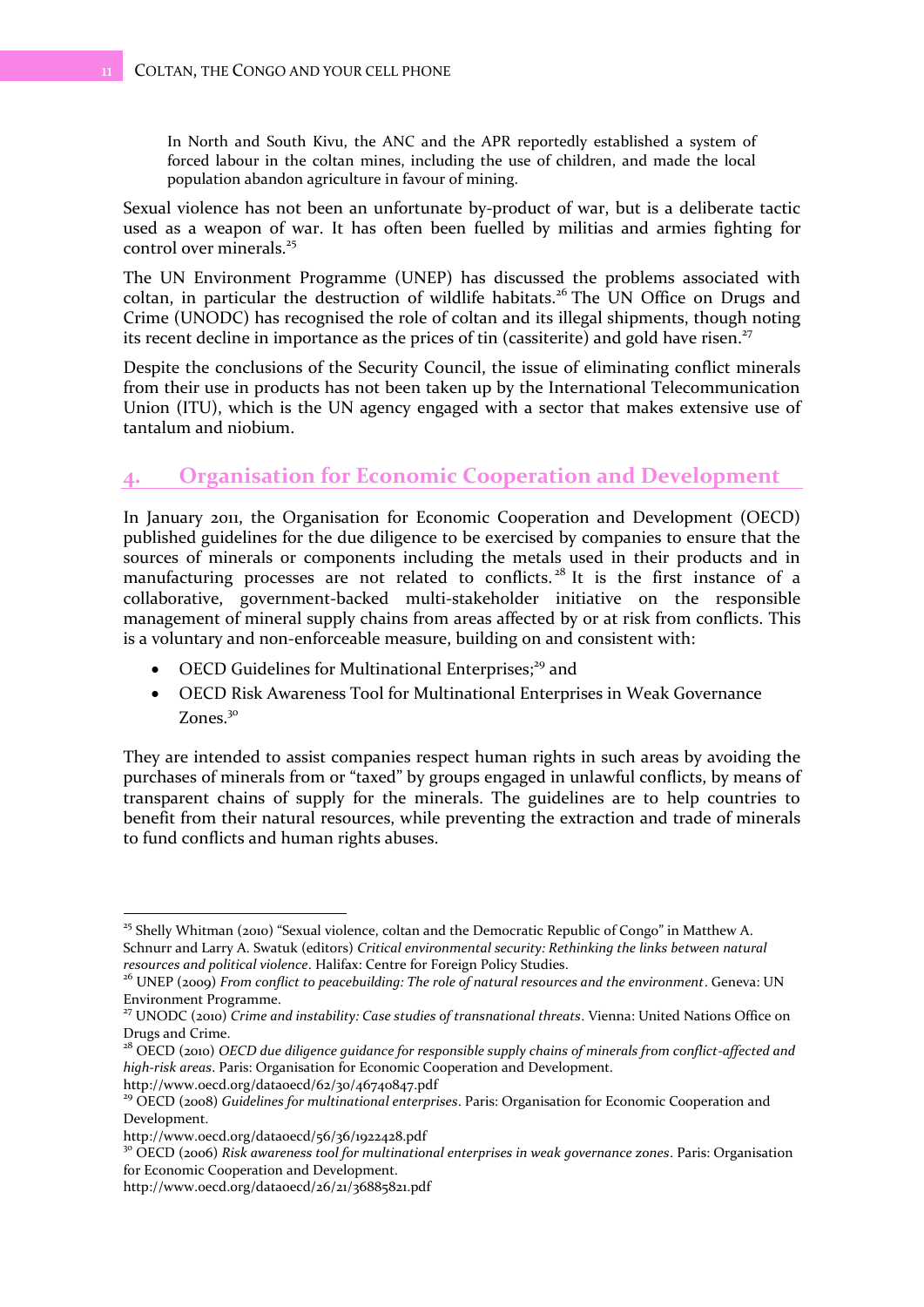The guidance was developed to support the UN Security Council resolutions on DRC, using a multi-stakeholder process, involving countries that are members of the OECD and ICGLR plus South Africa, with the participation of industry and civil society. Consultation meetings were held in Paris and Nairobi. The intention was that the guidelines would be practical, emphasising collaborative and constructive approaches.

Due diligence is described as an "on-going, proactive and reactive process through which companies can ensure that they respect human rights and do not contribute to conflict". The steps involved are:

- Identifying the circumstances of the extraction, transportation, handling, trading, processing, smelting, refining and alloying, manufacturing and selling of products that contain minerals originating from areas affected by or at high risk of conflict;
- Evaluating those circumstances against the standards set in the company's supply chain policy; and
- Mitigating or eliminating identified risks through a risk management plan.

All companies in the supply chain are expected to conduct due diligence. They can collaborate in:

- Capacity building for due diligence;
- Cost-sharing for specific elements of due diligence; and
- Between upstream and downstream companies.

They are also building partnerships with international and civil society organisations.

The OECD is continuing its activities through its Investment Committee, which monitors progress and will conduct periodic reviews.<sup>31</sup> It also provides, through national contact points (NCPs), means for individual cases to be raised with national governments.

It has been argued that the multi-stakeholder approach adopted by the OECD compliments traditional command and control systems, which is necessary to address the extra-territorial problems in global supply chains.<sup>32</sup> It is a means by which governments can collectively encourage manufacturers and smelters to address the commercial aspects of the conflicts.

# <span id="page-11-0"></span>**5. Democratic Republic of the Congo**

At independence, the prospects for DRC were considered to be good, a combination of ending a very difficult and often brutal colonial era with the vast mining resources, including copper, cobalt, diamonds and gold. From the outset there were concerns over secession by certain regions.<sup>33</sup>

1

<sup>&</sup>lt;sup>31</sup> http://www.oecd.org/department/0,3355,en\_2649\_34863\_1\_1\_1\_1,00.html

<sup>&</sup>lt;sup>32</sup> Amy Lehr (2010) "Old and new governance approaches to conflict minerals: All are better than one" *Harvard International Law Journal Online* **52** (11) 148-170. http://www.harvardilj.org/2010/11/online\_52\_lehr/

<sup>&</sup>lt;sup>33</sup> Belgium itself now faces the threat of secession.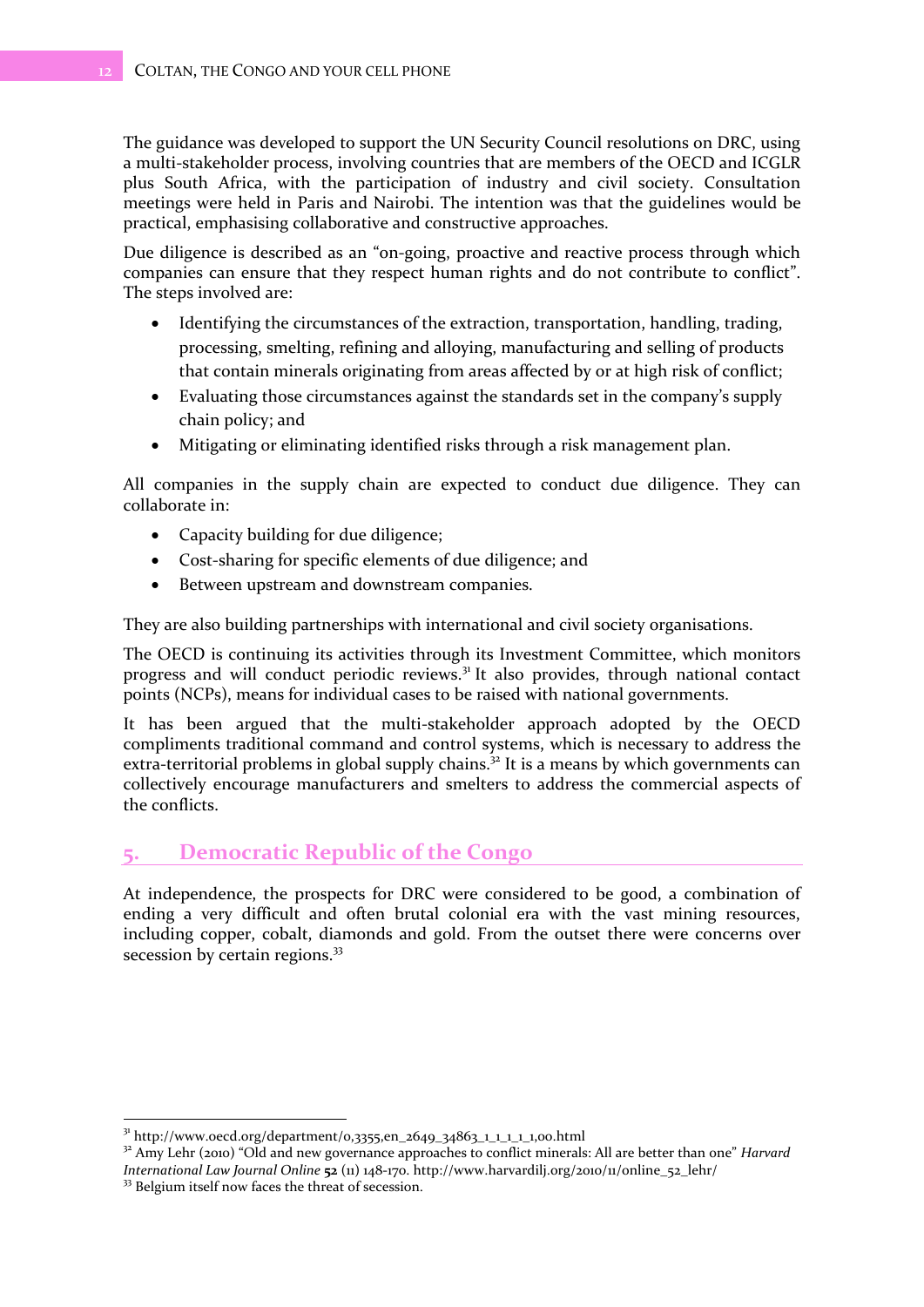

In the 1970s an unending sequence of economic crises began, caused by corruption and misrule, rebellions and foreign military incursions including the largest war in African history, involving fourteen nations (see [Table 2\)](#page-13-0).<sup>35</sup> From the 1960s to his removal in 1996, President Mobutu Sese Seko ran a patrimonial system, for himself a small coterie around him, with no regard for the consequences for others. Monies were siphoned out of the country, rather than being reinvested.

-

<sup>34</sup> Source: Wikipedia. http://en.wikipedia.org/wiki/Democratic\_Republic\_of\_the\_Congo

<sup>35</sup> See, for example, "State failure in the Congo: Perceptions & realities", a special issue of the *Review of African Political Economy* **29** (93/94). http://www.jstor.org/stable/i384263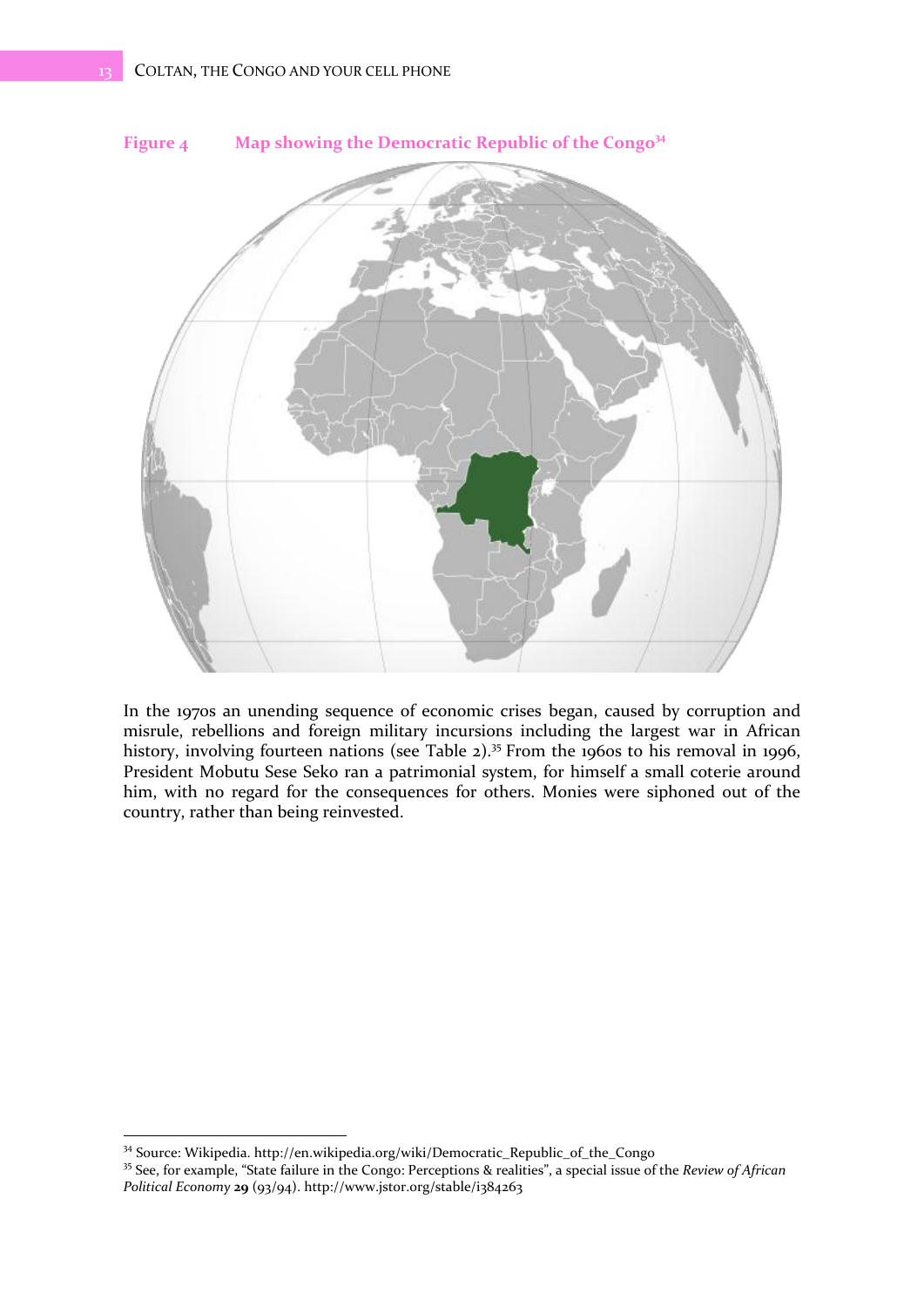| 1965-1969 | Strong copper prices, significant US aid, liberal investment code, important foreign          |  |
|-----------|-----------------------------------------------------------------------------------------------|--|
|           | investments. Nationalisation of Union Minière du Haut Katanga (UMHK) in 1966.                 |  |
| 1971-1974 | Zairianisation (major nationalisation of foreign investments) and the beginning of the crisis |  |
| 1975      | World copper prices plummet, high inflation and devaluation of Zaire currency                 |  |
| 1980      | Crisis temporarily lets up, inflation under control and positive balance of payments          |  |
| 1983-1986 | World Bank imposes structural adjustment programmes (SAPs) and strict austerity policies      |  |
| 1990      | SAPs unable to redress situation, social situation tense                                      |  |
| 1991-1996 | GECAMINES production continues to decline. Riots in Kinshasa with heavy loss of life,         |  |
|           | bankruptcy of public service sector and hyperinflation (almost 1000% in 1994). 1994 saw the   |  |
|           | arrival of hundreds of thousands of people in eastern DRC - either fleeing from or            |  |
|           | perpetrators of the Rwandan genocide.                                                         |  |
| 1997-1999 | Downfall of Mobutu in '97. No coherent economic policy under Laurent-Désiré Kabila. The       |  |
|           | economy is devoted to the war effort, with new contracts with foreign companies reshaping     |  |
|           | the mining sector. Resources looted by Rwandan and Ugandan aggressors - booty offered to      |  |
|           | Zimbabwe and Angola in exchange for military support.                                         |  |
| 2000-2006 | Joseph Kabila (son of Laurent-Désiré) liberalises economy and re-establish negotiations with  |  |
|           | IMF and World Bank. Foreign debt approx. USD 9 billion. No improvement in social              |  |
|           | conditions                                                                                    |  |
| 2006-2011 | First democratic elections in 2006.                                                           |  |

#### <span id="page-13-0"></span>**Table 2 Evolution of the political economy of DRC<sup>36</sup>**

What was becoming a failed state ceased to be attractive to the capital-intensive mining and processing of copper and cobalt ores. Investment effectively stopped in 1974, with nationalisation of the mining companies. For many years no major commercial partner was tempted to invest because of the security problems caused by invading forces, rebels and a history of looting and destruction. Whereas, the smuggling of diamonds, gold and timber was possible without capital, using crude extraction techniques and generating substantial "profits" or "taxes" for the Mobutu regime. Later coltan was added to the repertoire of lowtech high-margin smuggled resources.

Large parts of eastern DRC were occupied by foreign forces, including those of Burundi, Rwanda, Uganda and Zimbabwe. Originally, they came to fight the likes of:

- *União Nacional para a Independência Total de Angola* (UNITA);
- Interahamwe (Hutus who had sought refuge from genocide in Rwanda); and
- Lord's Resistance Army.

1

However, they stayed to take a share of the resources. Indeed adjoining countries achieved significant boosts to their exports and economic growth by looting the DRC.

<sup>&</sup>lt;sup>36</sup> Theodore Trefon, Saskia van Hoyweghen & Stefaan Smis (2002) "State failure in the Congo: Perceptions & realities" *Review of African Political Economy* **29** (93/94) 379-88. http://www.jstor.org/stable/4006785 .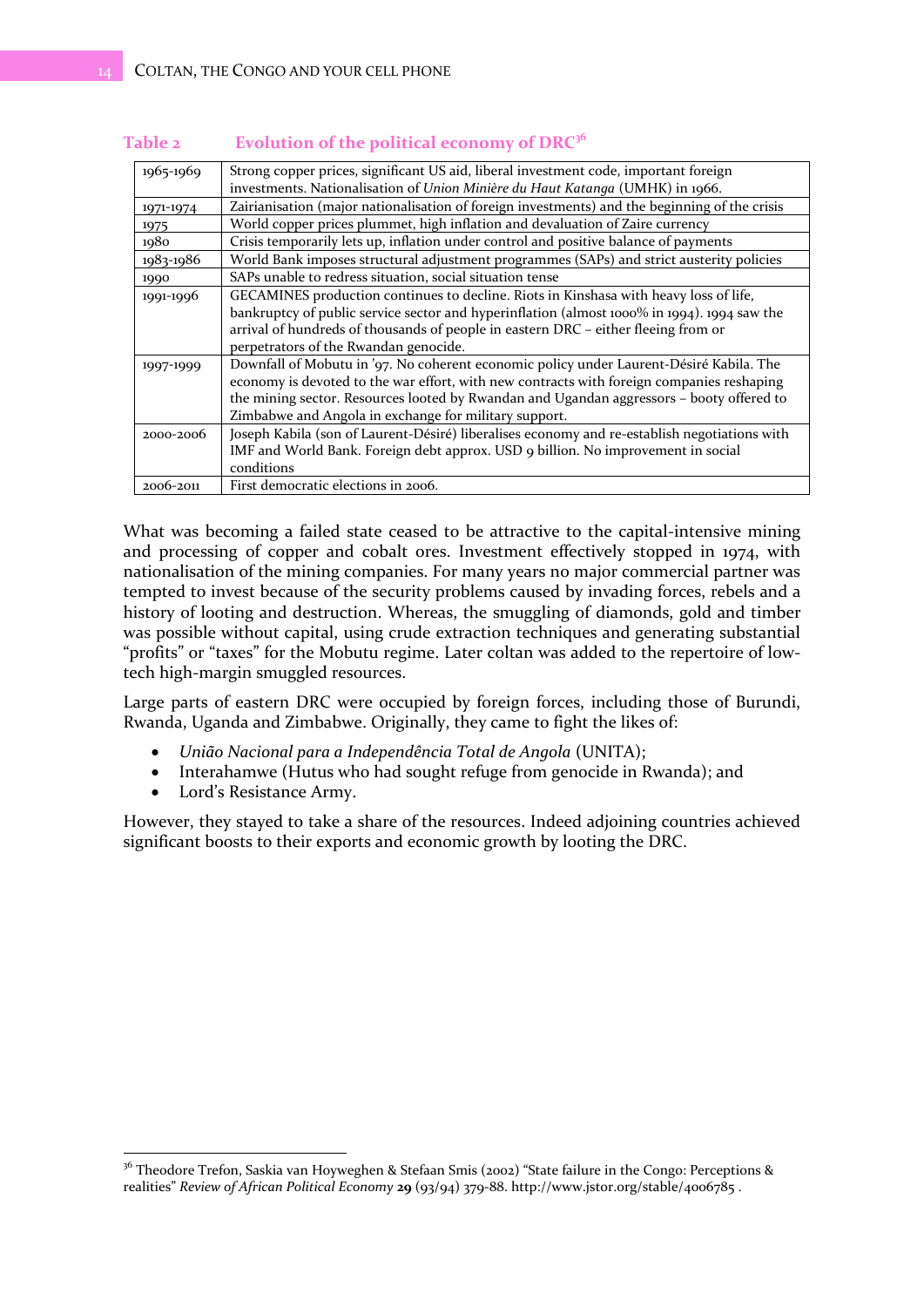#### <span id="page-14-0"></span>**Figure 5 The provinces of North and South Kivu in the DRC<sup>37</sup>**



Rwanda occupied the adjoining North and South Kivus provinces (see [Figure 5\)](#page-14-0), which are important coltan producing regions. Stockpiles of coltan were expropriated to Kigali and sold abroad in breach of international law. Analysis of:<sup>38</sup>

The U.S. Geological Survey records of tantalum imports reflect the extra-budgetary system implemented by the Rwandans and the Ugandans for exporting Congolese coltan. From 1998 to 2000, tantalum imports to the United States were specifically listed as originating from the Democratic Republic of Congo. Yet, at that time Rwanda and Uganda controlled the Congolese coltan mines, and the Congolese Ministry of Mines reported zero production of tantalum both in 1998 and 1999, and only 550 metric tons of tantalum in 2000.

Rwandan President Paul Kagame described the war in DRC as being "self-financing", a view with which the UN panel of experts concurred.<sup>39</sup>

In Rwanda, Kagame has suppressed political dissent and manipulated elections to guarantee his control.<sup>40</sup> He is under investigation for human rights abuses and for the conspiracy to destroy the plane carrying his predecessor. While Kagame was travelling to speak at the ITU Council in 2008, his head of protocol, Lt. Col. Rose Kabuye, part of his group, was arrested in Frankfurt Airport on a warrant issued by a French *juge d'instruction* concerning the conspiracy to destroy the plane carrying the Kagame's predecessor.<sup>41</sup> The President and other members of his party had diplomatic immunity.

<u>.</u>

<sup>37</sup> Source: Wikipedia. http://en.wikipedia.org/wiki/North\_Kivu

<sup>38</sup> Dena Montague (2002) "Stolen goods: Coltan and conflict in the Democratic Republic of Congo" *SAIS Review* **XXII** (1) 103-18.

<sup>39</sup> Para 114 in UN (2001) *Report of the panel of experts on the illegal exploitation of natural resources and other forms of wealth of the Democratic Republic of the Congo*. New York: United Nations. http://www.un.org/News/dh/latest/drcongo.htm

<sup>&</sup>lt;sup>40</sup> Filip Reyntjens (2011) "Constructing the truth, dealing with dissent, domesticating the world: Governance in post-genocide Rwanda" *African Affairs* **110** (438) 1-34.

<sup>41</sup> President Kagame's Head of Protocol arrested in Germany. *Hirondelle News Agency* (Lausanne), 10 November 2008. http://allafrica.com/stories/200811110196.html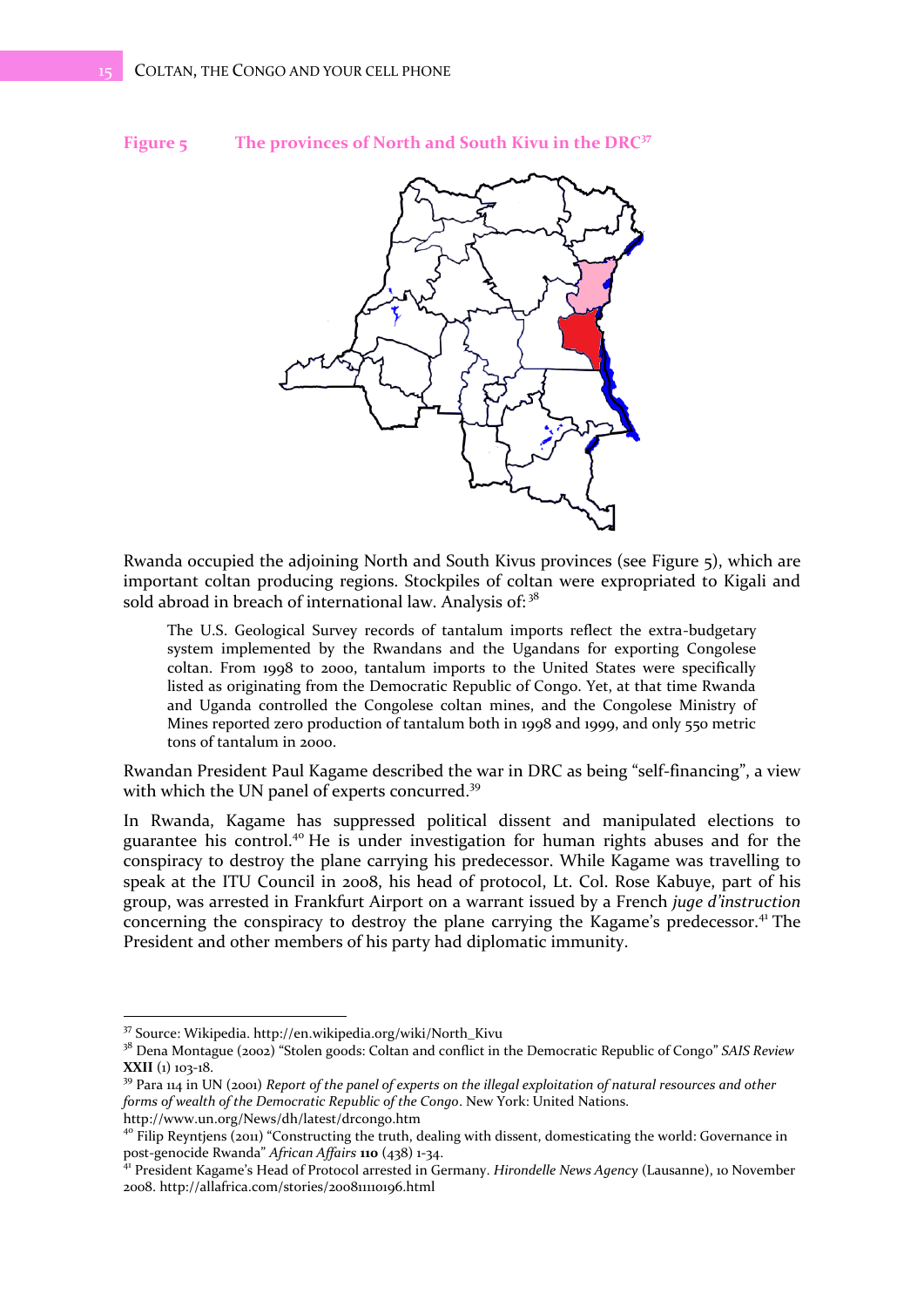Three cases were opened by the DRC before the International Court of Justice (ICJ), for armed aggression by:

- Burundi;<sup>42</sup>
- Rwanda; $43$  and
- $\bullet$  Uganda.<sup>44</sup>

-

The cases against Burundi and Rwanda were later dropped. Rwanda had argued that the ICJ had no jurisdiction, that it had not given its consent to the jurisdiction of the court in the case and that the UN Convention against Torture was not in force between Rwanda and DRC.

Only one case reached judgement, with the ICJ finding that Uganda had violated:

- The principles of non-use of force in international relations and of nonintervention;
- Obligations under international human rights law and international humanitarian law; and
- Other obligations owed to the DRC.

In particular, the ICJ held that Uganda was the occupying power and thus had all the associated duties and responsibilities. Ugandan soldiers engaged in looting and plundering thus violating:

- Article 47 of the Hague Regulations of 1907; and
- Article 33 of the Fourth Geneva Convention of 1949.

Although there was insufficient evidence that the Ugandan state engaged in looting, it had failed to stop its soldiers, making itself liable. The ICJ required Uganda to pay compensation to DRC.<sup>45</sup>

It follows that the coltan looted from the DRC by Rwanda must similarly have violated the Hague Regulations and the Fourth Geneva Convention.

The exploitation of natural resources during armed conflict can be more effectively prosecuted as the war crime of pillage of public and private property.<sup>46</sup> While it could be considered an environmental war crime this seems to both inappropriate and unlikely to be successful.

The governments of China and DRC signed an agreement in 2007, valued at USD 9 billion with DRC providing 620,000 tonnes of cobalt and 10,000,000 tonnes of copper in return for infrastructure to be constructed by the Chinese, such as roads, railways, hydroelectric power stations, universities, and health centres.<sup>47</sup> In 2009, the value was reduced to USD 6 billion.

<sup>45</sup> Margaret E. McGuinness (2006) "Case concerning armed activities on the territory of the Congo: The ICJ

<sup>&</sup>lt;sup>42</sup> Armed Activities on the Territory of the Congo (Democratic Republic of the Congo v. Burundi) http://www.icj-cij.org/docket/index.php?p1=3&p2=3&code=cb&case=115&k=1d

 $43$  Armed Activities on the Territory of the Congo (Democratic Republic of the Congo v. Rwanda)

http://www.icj-cij.org/docket/index.php?p1=3&p2=3&code=cr&case=117&k=85

<sup>&</sup>lt;sup>44</sup> Armed Activities on the Territory of the Congo (Democratic Republic of the Congo v. Uganda)

http://www.icj-cij.org/docket/index.php?p1=3&p2=3&code=co&case=116&k=51

finds Uganda acted unlawfully and orders reparations" *ASIL Insights*. http://www.asil.org/insights060109.cfm <sup>46</sup> Michael A. Lundberg (2008) "The plunder of natural resources during war: A war crime (?)" *Georgetown Journal of International Law* **39** (3) 495-526.

<sup>47</sup> Stephanie Wolters "DRC, China unveil 'Marshall plan'" *Mail & Guardian*, 28May 2008.

http://www.mg.co.za/article/2008-05-28-drc-china-unveil-marshall-plan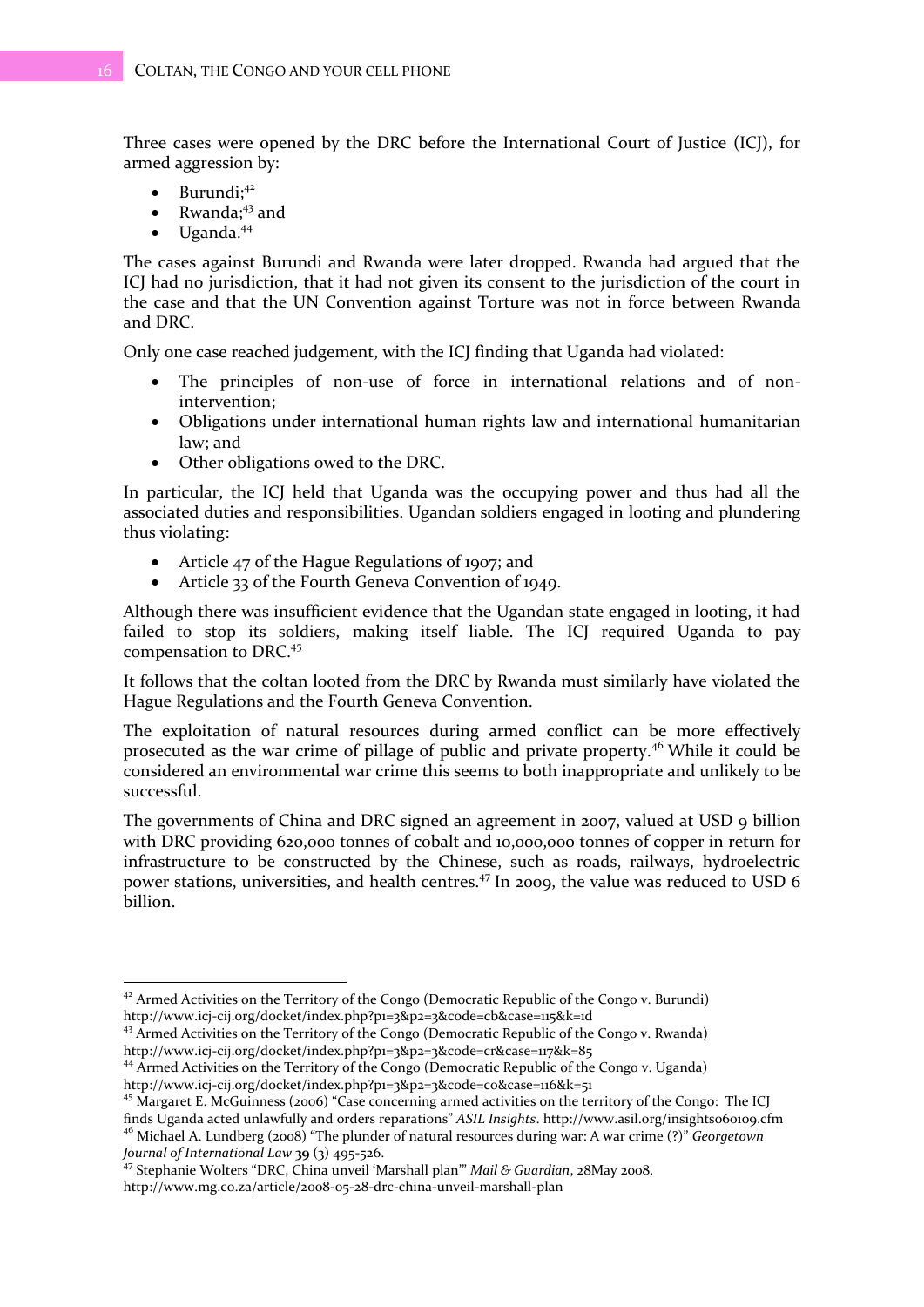Global Witness, a leading NGO, has expressed concern over this deal, not least since it has never been published though an unconfirmed version had been leaked.<sup>48</sup> They allege that it was unclear how either the minerals were to be priced or the value of the infrastructure to be determined. The resulting ambiguity makes it very difficult to determine if and when the pledges were being met. Global Witness believes that the financial risk is loaded disproportionately on the DRC. A study of Chinese mining firms in Gabon and the DRC found very little knowledge of schemes such as EITI and concern that such "Western" schemes highlighted only Chinese operators.<sup>49</sup>

In September 2010, President Joseph Kabila suspended mining in three provinces:<sup>50</sup>

- North Kivu;
- South Kivu; and
- Maniema

This was to allow the sector to be cleaned up, in order to give people there safer living conditions.

In March 2011, the government ended the six month ban on mining in eastern DRC which had been aimed at stopping the rebel groups and militia benefitting from mineral sales. Major offensives had been launched by the police and army to stop those groups. The Minister of Mines Minister, Martin Kabwelulu, claimed the ban had served its purpose.

In early 2011, stakeholders in the mining sector signed a code of conduct intended to reduce fraud and increase transparency.<sup>51</sup> The principal provisions are:

- All artisanal miners and mineral traders must obtain permits;
- Miners must sell only to authorized buyers;
- Selling within sites of exploitation is prohibited;
- Miners can work only in authorized areas;
- Minerals must be traded for domestic or foreign currency and must not be bartered;
- Traders must disclose their accounts to provincial mining officials and provide full contact details of their customers;
- The employment of children in mines is prohibited; and
- Civil society groups will make local populations aware of the new measures.

The effectiveness of the code will take several months to evaluate.

# <span id="page-16-0"></span>**6. United States of America**

In the Dodd-Frank Act of 2010, the USA legislated for a requirement that manufacturers certify that their purchases of potential "conflict minerals" and the metals smelted from them do not come from sources involved in funding war crimes and human rights abuses in the DRC.<sup>52</sup>

<sup>50</sup> Kabila suspends mining in eastern DRC. *RFI English*. 10 September 2010.

http://allafrica.com/stories/201009110002.html

<u>.</u>

<sup>&</sup>lt;sup>48</sup> Global Witness "\$6bn Congo-China resource deal: urgent need for tighter anti-corruption measures", 8th March 2011.

http://www.globalwitness.org/library/6bn-congo-china-resource-deal-urgent-need-tighter-anti-corruption-measures <sup>49</sup> Johanna Jansson, Christopher Burke & Wenran Jiang (2009) *Chinese companies in the extractive industries of Gabon & the DRC: Perceptions of transparency*. Stellenbosch: Centre for Chinese Studies.

<sup>51</sup> IRIN – Humanitarian News and Analysis. *Congo-Kinshasa: New rules for miners*. 17 March 2011. http://allafrica.com/stories/201103180635.html

<sup>&</sup>lt;sup>52</sup> Dodd–Frank Wall Street Reform and Consumer Protection Act (public law  $11-203$ , H.R.  $4173$  [ $11$ <sup>th</sup>]). http://www.gpo.gov/fdsys/pkg/PLAW-111publ203/content-detail.html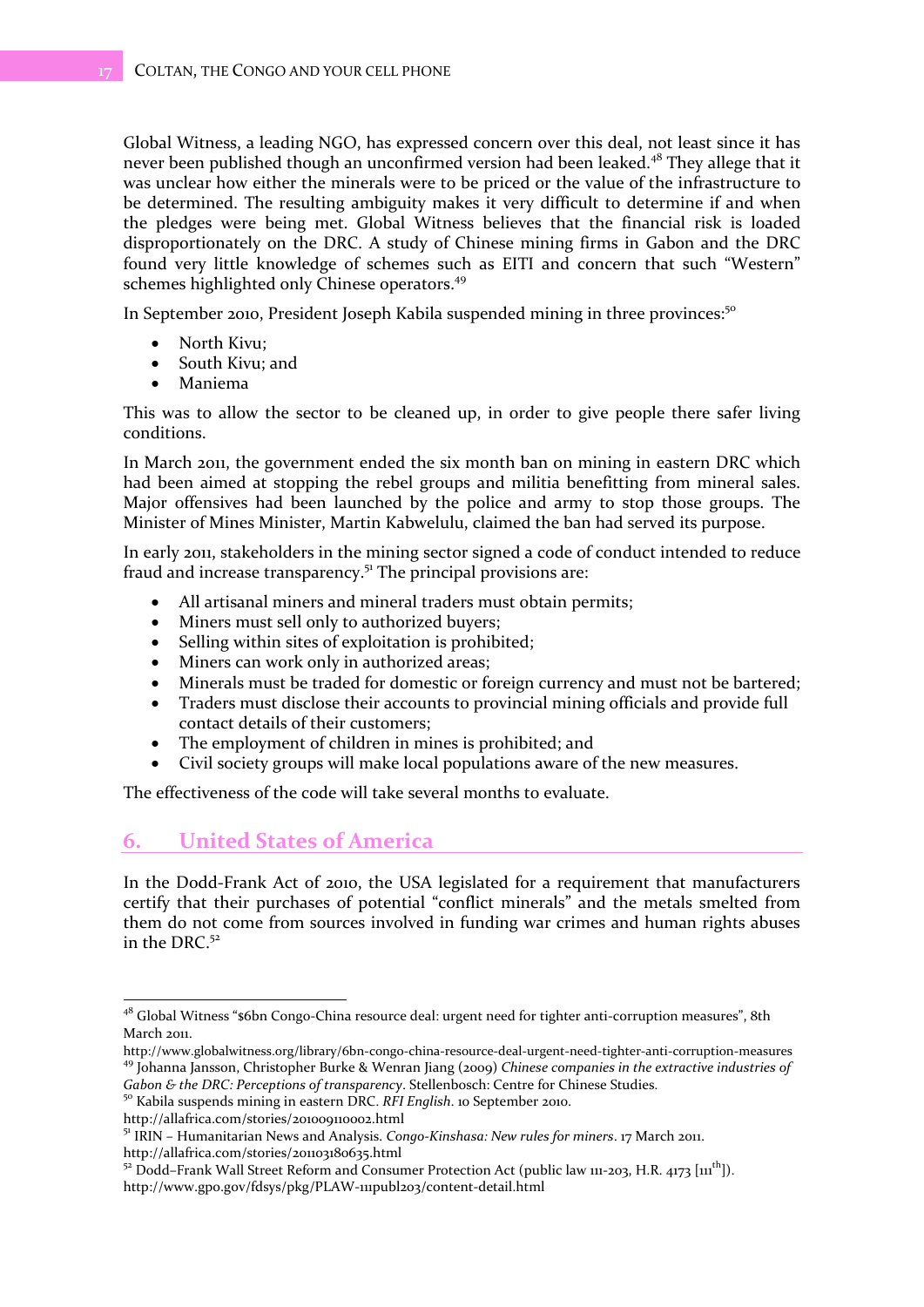Section 1502 of the Act added Section 13(p) to the Securities and Exchange Act of 1934. This gave the minerals as:

- Cassiterite;
- Coltan;
- Gold; and
- Wolframite.

It also granted the power to the U.S. Secretary of State to identify further minerals, if these were determined to have been used to finance conflict in the DRC and the adjoining countries.

Implementation is by the Securities and Exchange Commission (SEC), following a public consultation, through a modification of its reporting requirements.<sup>53</sup> Corporations, possibly as many as six thousand, for which conflict minerals are necessary to the functionality of a product or for the production of a product, whether manufactured directly or by a third party, are to be required to disclose in their annual reports whether these minerals and metals originated in the DRC or an adjoining country. They must then provide a report with a description of the due diligence processes undertaken to determine both the source and the chain of custody of such conflict minerals and metals. These reports are to be audited independently, in accordance with standards to be set by the U.S. Comptroller General.

The SEC held a consultation on its proposed rules initially to close in January 2011, but extended to 2 March 2011.<sup>54</sup> Some concern was expressed at the likely cost, scope and definition of the various terms in the proposed rules. The wording of the Act on manufacturing left the possibility that mining was not included, even if this would be illogical. A definition of recycling was required to ensure it could not be used to obscure the inclusion of illicit processed metals. There were suggestions that the burden might force US-listed firms to avoid the DRC to the disadvantage of its citizens.

A number of legal arguments were raised in the comments. One concern was whether the compelled speech (i.e., the obligation to report) violated the jurisprudence on the first amendment to the US Constitution. Another constitutional issue was whether the SEC had adequately addressed the economic consequences of the proposed rules, including their likely effects on competition.

Some companies had already made public statements on being conflict-free, for example, Apple.<sup>55</sup> Intel has made a general statement in its Corporate Social Responsibility,<sup>56</sup> with a specific statement on its commitment on conflict minerals.<sup>57</sup>

Section 1504 of the Dodd-Frank Act, also known as the Energy security through transparency Act (ESTTA), amends the Securities and Exchange Act to require oil, gas and mining companies to disclose certain key financial data relating to their overseas

http://www.sec.gov/news/press/2010/2010-245.htm

<u>.</u>

<sup>57</sup> Intel (2010) Socially responsible sourcing statement.

<sup>53</sup> SEC proposes specialized disclosure of use of conflict minerals under Dodd-Frank Act. Securities and Exchange Commission, Washington DC. Press release: 15 December 2010.

<sup>54</sup> SEC proposes specialized disclosure of use of conflict minerals under Dodd-Frank Act. 2010-245. 15 December 2010. http://www.sec.gov/news/press/2010/2010-245.htm

<sup>55</sup> Apple Supplier Responsibility 2011 Progress Report

http://images.apple.com/supplierresponsibility/pdf/Apple\_SR\_2011\_Progress\_Report.pdf 56

http://www.intel.com/Assets/PDF/Policy/CSR-2009.pdf

https://supplier.intel.com/static/intel%20conflict%20free%20statement.pdf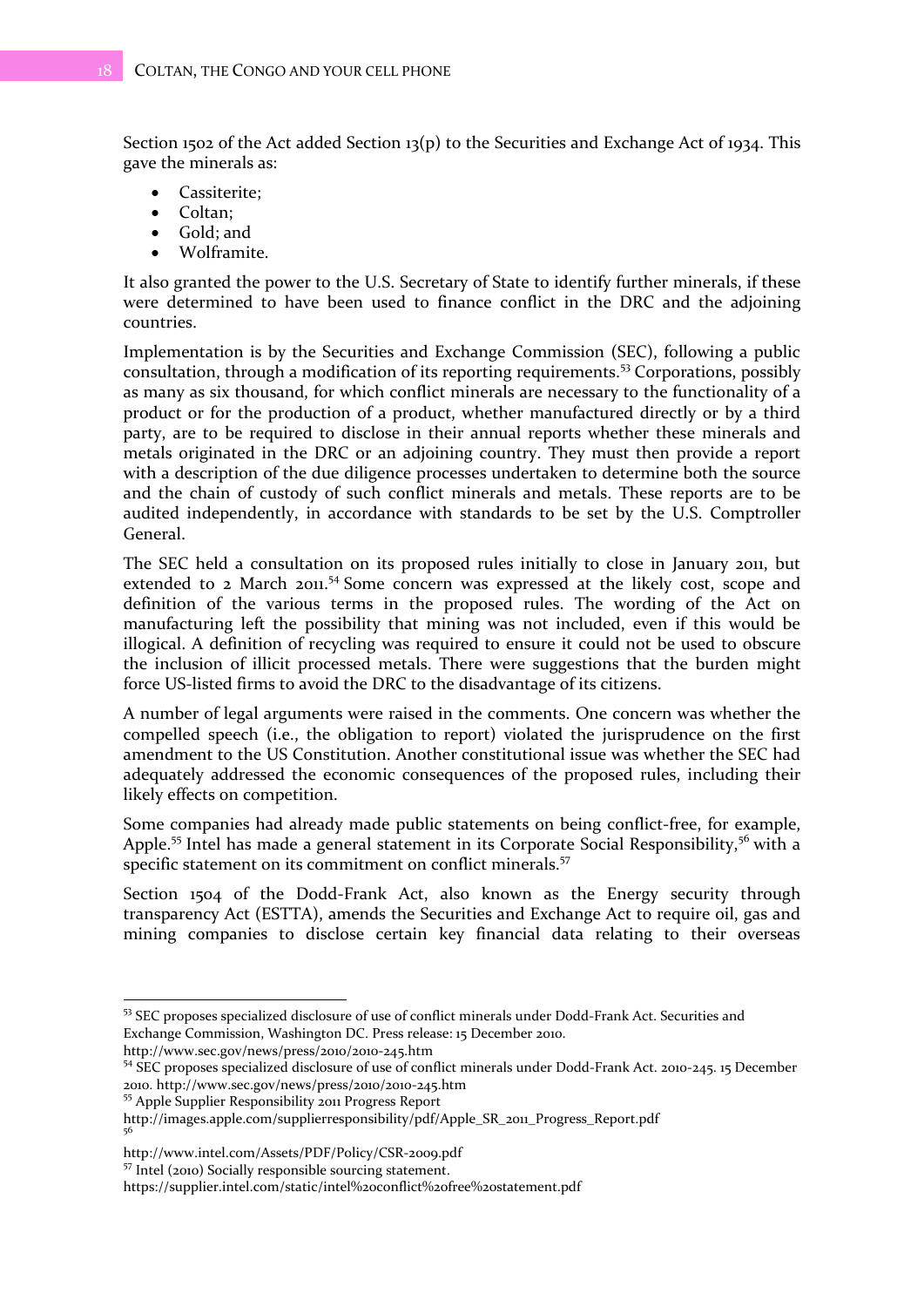operations.<sup>58</sup> The intention of the US Congress was to shine a "spotlight on the shadowy financial arrangements" in which payments may go to heads of state personally, rather than to the states, where proportions were being diverted for personal spending and private investment. Information about such payments is considered unlikely to be of concern to shareholders, since it does not assist them in managing their exposure to risk, though it may be of interest to a few NGOs and some individuals who wish to track payments for resources. One concern is that the SEC may not have the resources to police the accuracy of the data provided. Yet to be effective the measure requires someone to check the data with funds received in the developing country and to act on any discrepancies. Simple corruption can be prosecuted under the Foreign Corrupt Practices Act, enforced by Department of Justice.<sup>59</sup>

There is also a provision in the Democratic Republic of the Congo Relief, Security, and Democracy Promotion Act of 2006, promoted by the then Senator Obama, to impose sanctions against states engaged in trade in conflict minerals.<sup>60</sup>

A further legal avenue would be the Alien Tort Statute or Alien Tort Claim Act (ATCA).<sup>61</sup> This would require that a corporation to be subject to jurisdiction of the US courts and the complainant would have to show that the corporation had, through payments made for coltan ore or the processed metals, aided and abetted violations of customary international law, such as the human rights abuses known to have taken place in the DRC. However, the final judgement in such a case would be far from being certain.

## <span id="page-18-0"></span>**7. European Union**

<u>.</u>

The issue of growing demand for coltan and the continuation of the civil war in DRC was raised in the European Parliament in 2001.<sup>62</sup> In 2002, in response to another parliamentary question the EC observed that there were no compelling reasons to impose sanctions on any of the parties.<sup>63</sup> Then in 2003, the European Parliament adopted a resolution condemning the illegal exploitation of the natural resources of the DRC and both recognising and supporting the work of the UN Security Council on the issue.<sup>64</sup> It also called on the European Commission to propose a legal framework for the responsibility of private companies, operating in third countries, in order to combat the illegal exploitation of their natural resources.

A question asked in the Parliament in 2002 concerned the possibility that the Tantalum-Niobium International Study Center (TIC) was a "front organisation for a cartel which

 $58$  Daniel M. Firger (2010) "Transparency and the natural resource curse: Examining the new extraterritorial information forcing rules in the Dodd-Frank Wall Street Reform Act of 2010" *Georgetown Journal of International Law* **41** (4) 1043-95.

<sup>59</sup> Richard L. Cassin (2008) *Bribery abroad: Lessons from the Foreign Corrupt Practices Act*. Raleigh: Lulu.com. <sup>60</sup> Public Law No. 109-456.

<sup>61</sup> Maheta M. Molango (2008) "From 'blood diamond' to 'blood coltan': Should international corporations pay the price for the rape of the DR Congo?" *Gonzaga Journal of International Law* **12** (2). http://www.gonzagajil.org/content/view/191/26/

 $^{62}$  Written question E-1539/01 by Erik Meijer (GUE/NGL) to the Commission. 28 May 2001 (2002/C 40 E/048). http://eur-lex.europa.eu/LexUriServ/LexUriServ.do?uri=OJ:C:2002:040E:0051:0052:EN:PDF

<sup>&</sup>lt;sup>63</sup> Parliamentary question E-3498/2001: Answer given by Mr Nielson on behalf of the Commission. 22 February 2002.

http://www.europarl.europa.eu/sides/getAllAnswers.do?reference=E-2001-3498&language=EN

<sup>&</sup>lt;sup>64</sup> European Parliament resolution on the illegal exploitation of the wealth of the Democratic Republic of the Congo. 30 January 2003.

http://eur-lex.europa.eu/LexUriServ/LexUriServ.do?uri=OJ:C:2004:039E:0073:0075:EN:PDF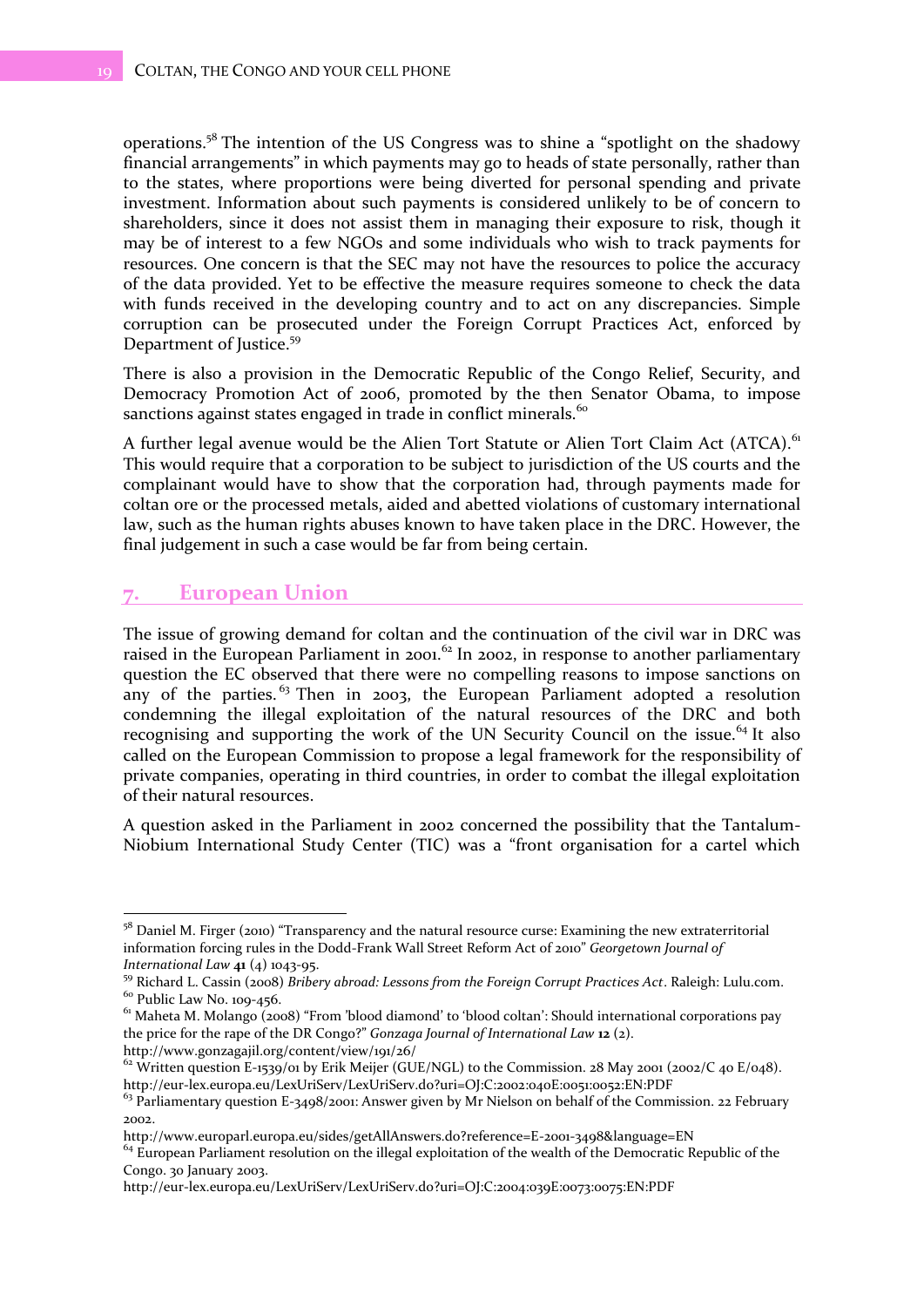determines coltan prices".<sup>65</sup> This arose from an investigation by a committee of the Belgian federal parliament.<sup>66, 67</sup>

In February 2011, the European Commission adopted a Communication, prepared by DG Enterprise, addressing the challenges of commodity markets and raw materials, looking at these as critical economic inputs. $^{68}$  It reported that the EU was 100 per cent dependent on non-EU sources for imports of Niobium and Tantalum, with only 11 per cent of Niobium coming from recycled sources and 4 per cent of Tantalum. Although the EC in did not make the link to conflict minerals two respondents to the consultation did, one suggesting that much of the Chinese metal came from the DRC.<sup>69</sup>

Margaret Wallstrom, the UN Special Representative on sexual violence and a former member of the European Commission, called on the EU to follow the example of the USA in adopting a law on conflict minerals:<sup>70</sup>

It is now time for Europe's leaders to step up to the plate, as a sign of universal resolve to protect the most vulnerable.

The issues concerning conflict minerals are the responsibility of DG Internal Market, with Commissioner Michel Barnier proposing to extend disclosure requirements to the extractive industry, leaving open the possibility of adding other sectors at a later stage.<sup>71</sup>

# <span id="page-19-0"></span>**8. International Conference of the Great Lakes Region**

The International Conference of the Great Lakes Region (ICGLR) comprises the governments of:<sup>72</sup>

- Angola;
- Burundi;
- Central African Republic;
- DRC;
- Kenya;
- Republic of Congo;
- Rwanda;
- Sudan;
- Tanzania;
- Uganda; and
- Zambia.

1

http://www.europarl.europa.eu/sides/getDoc.do?type=WQ&reference=E-2001-3498&language=EN

<sup>67</sup> Sénat de Belgique (2003) *Commission d'enquête parlementaire chargée d'enquêter sur l'exploitation et le commerce légaux et illégaux de richesses naturelles dans la région des Grands Lacs au vu de la situation conflictuelle actuelle et de l'implication de la Belgique*. Ref: 2-942/1. Brussels: Sénat de Belgique. http://www.senate.be/www/?MIval=/dossier&LEG=2&NR=942&LANG=fr

<sup>68</sup> EC (2011) *Communication on tackling the challenges in commodity markets and on raw materials. Brussels:* European Commission. COM(2011) 25 final.

http://eur-lex.europa.eu/LexUriServ/LexUriServ.do?uri=CELEX:52011PC0025:EN:NOT <sup>69</sup> Plansee (2010) Replies to the Commission consultation:

http://ec.europa.eu/enterprise/policies/raw-materials/files/pc-contributions/org-011-plansee\_en.pdf

<sup>70</sup> Paul Redfern. "UN official urges EU states to embrace laws on trade in conflict minerals" *The East African*. 20 September 2010. http://allafrica.com/stories/201009201169.html

<sup>&</sup>lt;sup>65</sup> Written question E-0931/02 by Bart Staes (Verts/ALE) to the Commission. 5 April 2002. (2002/C 277 E/123) http://eur-lex.europa.eu/LexUriServ/LexUriServ.do?uri=OJ:C:2002:277E:0110:0110:EN:PDF <sup>66</sup> Parliamentary question E-3498/01. Answer by the Commission.

 $71$  Andrew Willis "EU prepares clampdown on conflict minerals" EU Observer, 11 March 2011.

http://www.euobserver.com/

<sup>72</sup> http://www.icglr.org/index.php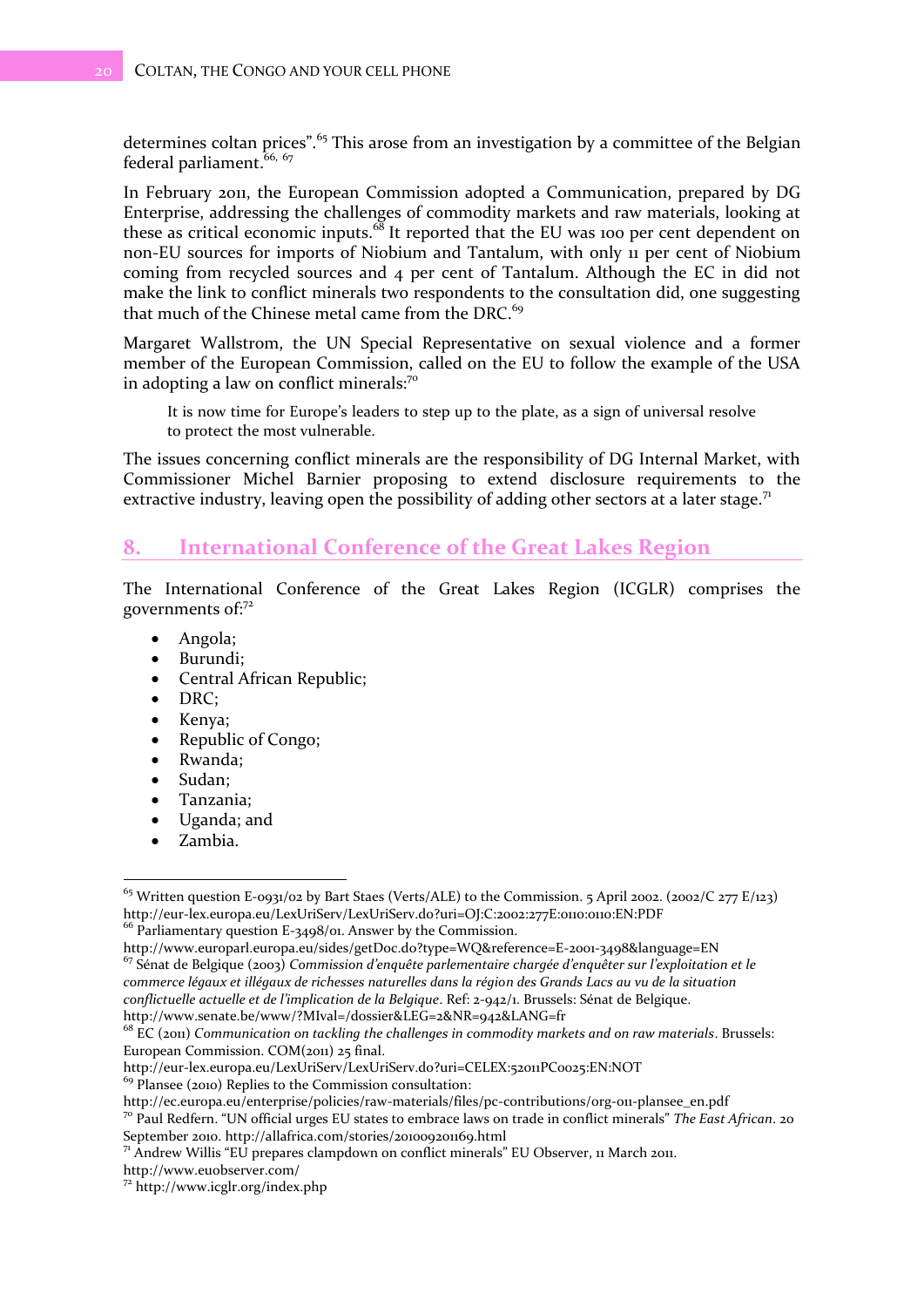It is the regional body most directly concerned with the issue of conflict minerals.

The Pact on Security, Stability and Development in the Great Lakes Region, signed by heads of states in Nairobi on December 15th 2006, provides a legal framework and the agenda for ICGLR.<sup>73</sup> It aims to create the conditions for security, stability and development in the region. There are ten protocols associated with the Pact of which one is the Protocol Against the Illegal Exploitation of Natural Resources, implemented through the Regional Initiative against the Illegal Exploitation of Natural Resources (RINR). 74

RINR aims at breaking the link between taxes on mineral revenues and financing of rebel groups. It comprises the following tools:

- 1. Regional certification for tracking the chain of custody of key minerals;
- 2. Harmonisation of national legislation;
- 3. Regional database on mineral flows;
- 4. Formalisation of artisanal mining processes;
- 5. EITI peer learning process; and
- 6. A whistle-blowing mechanism.

The chain of custody of minerals will be tracked from mine to point of export, with independent third party auditing and full public disclosure of audited mineral flows. This work is in collaboration with the OECD and is supported by Canada, Ireland and Switzerland.<sup>75</sup>

Rwanda has asked for a delay in implementation, claiming it is needed to include smaller mining operations.<sup>76</sup> This is vitally important, since it is essential to ensure that coltan from the DRC is not being smuggled through Rwanda.

The ICLGR submitted comments to the U.S. SEC expressing its support for the US Dodd-Frank Wall Street Reform and Consumer Protection Act, and the efforts of the US government to assist the governments and institutions of the Great Lakes Region in eliminating conflict minerals and the financing of armed groups. $77$ 

# <span id="page-20-0"></span>**9. Industry initiatives**

-

Manufacturers have responded to the UN Security Council resolutions and to the work of NGOs by analyses and studies of their supply chains.<sup>78</sup> The result has been initiatives on supply chain management, including:

- ITRI Tin Supply Chain Initiative (iTSCi);<sup>79</sup>
- Chain of Custody in the Diamond and Gold Jewellery Supply Chain; $80$

<sup>73</sup> Pact on Security Stability and Development in the Great Lakes Region.

http://www.icglr.org/IMG/pdf/Pact\_on\_Security\_Stability\_and\_Development\_in\_the\_Great\_Lakes\_Region\_14\_1 5\_December\_2006.pdf

 $^{74}$  The ICGLR Regional Initiative against the Illegal Exploitation of Natural Resources (RINR). Press release. 19 February 2011. http://www.icglr.org/spip.php?article94

<sup>75</sup> Shawn Blore and Ian Smillie (2011) *Taming the resource curse: Implementing the ICGLR certification mechanism for conflict-prone minerals*. Ontario: Partnership Africa Canada.

<sup>76</sup> Berna Namata (2011) "Mineral tagging needs more time" *The New Times*, 22 February 2011.

http://allafrica.com/stories/201102220169.html

<sup>77</sup> http://www.icglr.org/spip.php?rubrique6

<sup>&</sup>lt;sup>78</sup> GeSI & EICC join with Tantalum and Tin supply chain representatives and stakeholders on responsible sourcing of minerals from conflict regions. Press release. 7 December 2010.

http://www.gesi.org/Media/PressReleaseFullstory/tabid/104/smid/503/ArticleID/69/reftab/61/Default.aspx <sup>79</sup> ITRI (2009) *DRC tin supply chain initiative*. St. Albans: International Tin Research Institute.

http://www.itri.co.uk/pooled/articles/BF\_NEWSART/view.asp?Q=BF\_NEWSART\_313589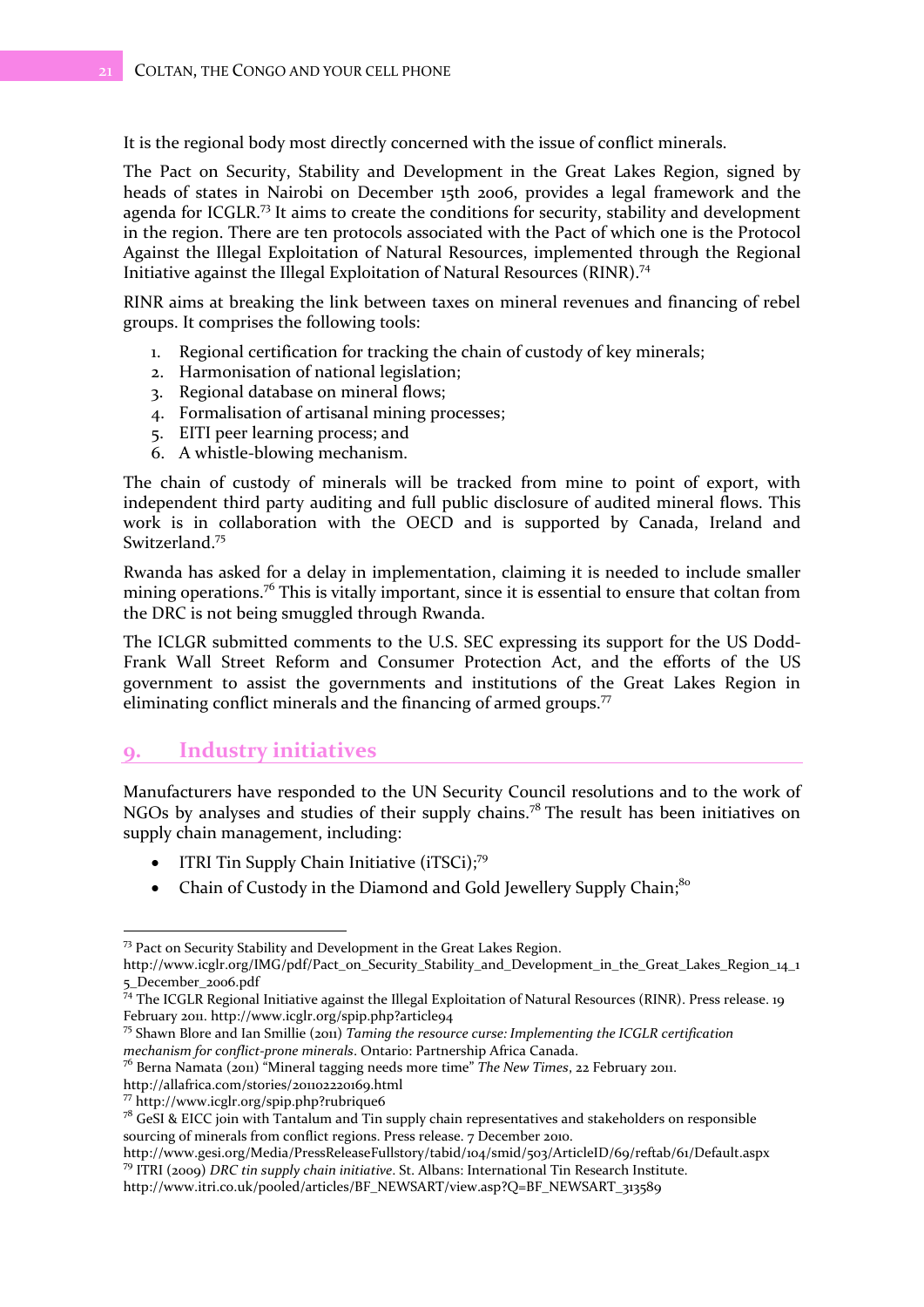- Global Reporting Initiative Supply Chain Initiative; $81$
- Extractive Industries Transparency Initiative (EITI); $^{82}$  and
- Conflict Free Smelter (CFS) program.<sup>83</sup>

Although many people live in countries rich in oil, gas and minerals in many there is weak governance which results in continuing poverty, corruption, and conflict. The EITI was created to improve transparency and accountability, including the promotion of a global standard in revenue transparency. EITI has three categories of members:

- Countries (implementing and supporting);
- Companies (including institutional investors); and
- Civil society organisations.

Country members are validated, while companies are required to endorse the EITI Principles and Criteria,<sup>84</sup> in addition to making a self-assessment.<sup>85</sup>

In 2005, the DRC endorsed the EITI principles and in 2008 it was accepted it as a candidate country member. In December 2010, it was designated as being close to compliant and given until June 2011 to complete remedial actions. $\frac{8}{3}$ 

The Global e-Sustainability Initiative (GeSi), an industry lobbying group, funded a report by Flora & Fauna International on Coltan mining in 2003.<sup>87</sup> This described the state of the industry at that time.

Electronic Industry Citizenship Coalition (EICC) and GeSi have jointly developed the Conflict-Free Smelter (CFS) programme to ensure that the four critical metals – Gold, Tantalum, Tin and Tungsten – are authenticated as coming from legitimate sources that do not add to or pay towards the troubles of Central Africa or other parts of the world.<sup>88</sup> The CFS programme identifies smelters of firms that can demonstrate – through independent third party assessments – that the raw materials did not originate from sources that contribute to the conflict in the DRC. Five CFS workshops were held with participants in the tantalum and tin supply chains to identify the challenges in responsible sourcing. During 2011, the CFS will be expanded to include tin, tungsten, and gold.

-

<sup>80</sup> RJC (2011) *Chain of custody*. London: Responsible Jewellery Council.

http://www.responsiblejewellery.com/chain-of-custody.html

<sup>81</sup> GRI (2010) *Supply chain*. Amsterdam: Global Reporting Initiative.

http://www.globalreporting.org/CurrentPriorities/SupplyChain/

<sup>82</sup> EITI (2011) *EITI Rules, 2011 edition including the validation guide*. Amsterdam: Extractive Industries Transparency Initiative. http://eiti.org/files/EITI\_Rules\_2011.pdf

<sup>83</sup> GeSi & EICC (2010) *GeSI and EICC complete first tantalum assessment focused on responsible sourcing of minerals program enables companies to trace origin of minerals*. Austin: Electronic Industry Citizenship Coalition. http://www.eicc.info/PDF/PR%20Extractives%20Smelter%20Audit%20Launch%20FINAL.pdf <sup>84</sup> http://eiti.org/eiti/principles

<sup>85</sup> http://eiti.org/supporters/companies

<sup>86</sup> http://eiti.org/DRCongo

<sup>87</sup> Karen Hayes & Richard Burge (2003) *Coltan mining in the Democratic Republic of Congo: How tantalum-using industries can commit to the reconstruction of the DRC*. Cambridge: Fauna & Flora International.

<sup>&</sup>lt;sup>88</sup> GeSI and EICC complete first Tantalum assessment focused on responsible sourcing of minerals program enables companies to trace origin of minerals. Press release. 10 December 2010.

http://www.eicc.info/PDF/PR%20Extractives%20Smelter%20Audit%20Launch%20FINAL.pdf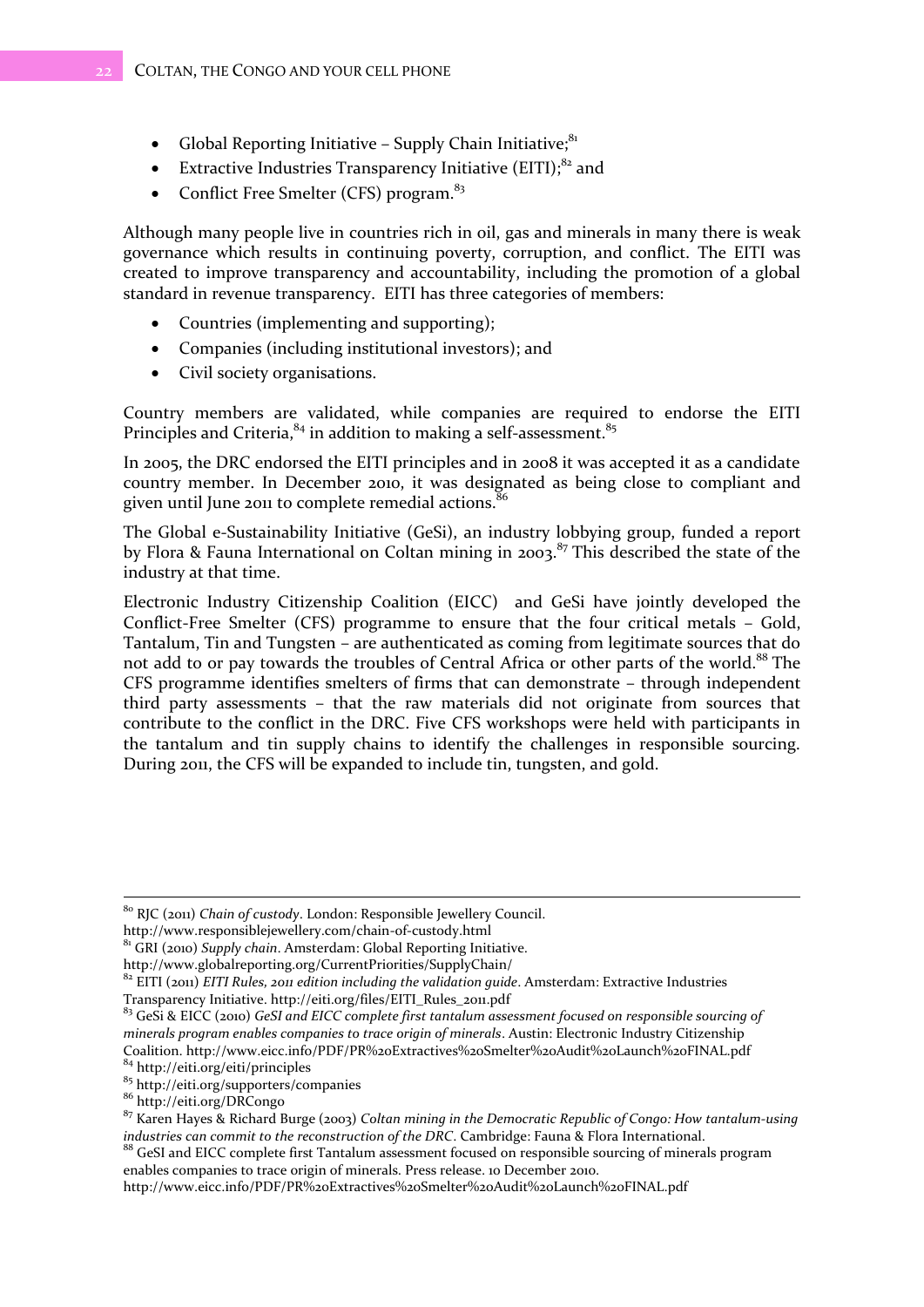### <span id="page-22-0"></span>**10. Conclusion**

1

Understanding the trade in coltan requires a combination of geology, mining, chemistry, electronics, economics, law and sociology. Many of the contributions fail in one or more of these, for example, in misrepresenting the uses of niobium and tantalum, in failing to see the significance of the artisanal nature of the initial extraction of coltan and, perhaps most worrying, in failing to see the vital importance of the income from coltan mining to communities otherwise reliant on subsistence agriculture. Coltan has been exploited rather than copper or cobalt because of its high value and because it does not require capital intensive mining techniques – its extraction is almost primitive.

In addition to the measures being taken by the government of the DRC, aimed at suppressing the various militias and the associated illegal trade in ores and metals, the UN Security Council continues to see an essential role for other countries to reduce the opportunities for the sale of the plundered or smuggled ores and the refined metals.

Governments are addressing the political and economic aspects of mineral-funded conflicts through the UN, encouraging more effective governance in countries affected by conflicts, and providing development aid to support alternative livelihoods and support for a wholly legal mining sector.

Analysis, funded by the German government, has established that the composition of the ores is quite complex.<sup>89</sup> Indeed, each deposit of Tantalum was found to be unique, with distinction possible between locations even in districts and provinces where the ores were apparently similar. Thus, it would be possible to create geo-chemical fingerprints for individual deposits in order to trace the source of any unrefined ores on the market. There remained some work to automate the process and to build up a sufficiently detailed atlas of the deposits. Once the ores are refined it is very difficult to identify the source, except by authenticated documents.

The OECD Guidelines, while not binding on corporations, set out basic obligations of due diligence to ensure that metals used in products do not come from illegal sources that might fund yet more atrocities in the Congo. The OECD maintains an active interest, with regular meetings to discuss implementation of the Guidelines, including individual cases.

Demand for niobium and tantalum ores could be reduced by increasing the level of recycling, though this would be likely to deprive DRC citizens of a valuable source of income. Any concern for the well-being of the impoverished peoples of the war-torn Congo must mean a desire to see the growth of the legitimate trade in these and other metals, in order to support economic development.

The USA has greatly increased reporting obligations on companies and with that brought sanctions for any misleading or false declarations. One concern is whether the information to be published would be sufficient to lead a third party to identify errors or false reporting, indeed to wonder whether such third parties exist. Regulations have to balance the creation of sufficient incentives for the suppression of the illegal trade with the reporting burden placed on corporations.

Further national legislation in developed countries must be the most likely response to the continuing abuses, in order to suppress the flow of funds. The European Union is under

<sup>&</sup>lt;sup>89</sup> Frank Melcher, Maria A. Sitnikova, Torsten Graupner, Nicola Martin, Thomas Oberthür, Friedhelm Henjes-Kunst, Eike Gäbler, Axel Gerdes, Helene Brätz, Don W. Davis and Stijn Dewaele (2008) "Fingerprinting of conflict minerals: columbite-tantalite ('coltan') ores" *SGA News* No. 23. 1, 7-14. http://e-sga.org/fileadmin/sga/newsletter/news23/SGANews23.pdf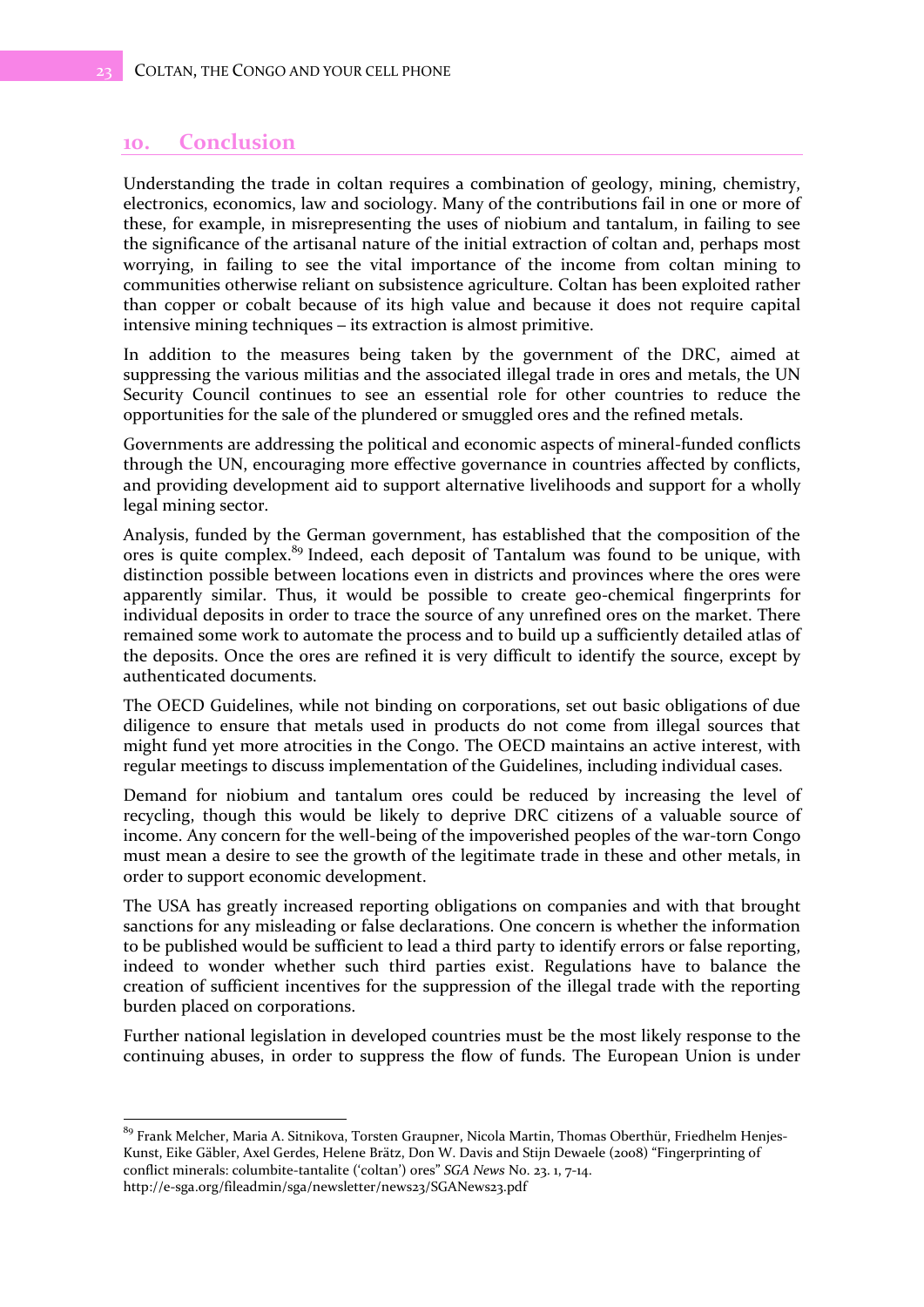pressure to match the USA. However, that leaves major gaps in terms of China, Japan and South Korea.

A much more radical approach to mandatory due diligence and reporting would be to give the International Criminal Court (ICC) jurisdiction over legal persons, in addition to natural persons.<sup>90</sup> In effect this would allow companies to be prosecuted for aiding and abetting war crimes. It would set a fairly high standard for evidence, though even the prospect of being named in such a case would be of concern to manufacturers.

There is something deeply troubling in the role of Rwanda and its President in looting coltan from the DRC while trying to establish itself up as an ICT hub for Africa, bringing at least a small part of the metals back to the Great Lakes region. It points to the severe problems of governance, democracy, corruption and morality.

1

<sup>&</sup>lt;sup>90</sup> Michael A. McGregor (2009) "Ending corporate impunity: how to really curb the pillaging of natural resources" *Case Western Reserve Journal of International Law* **42** 469-97.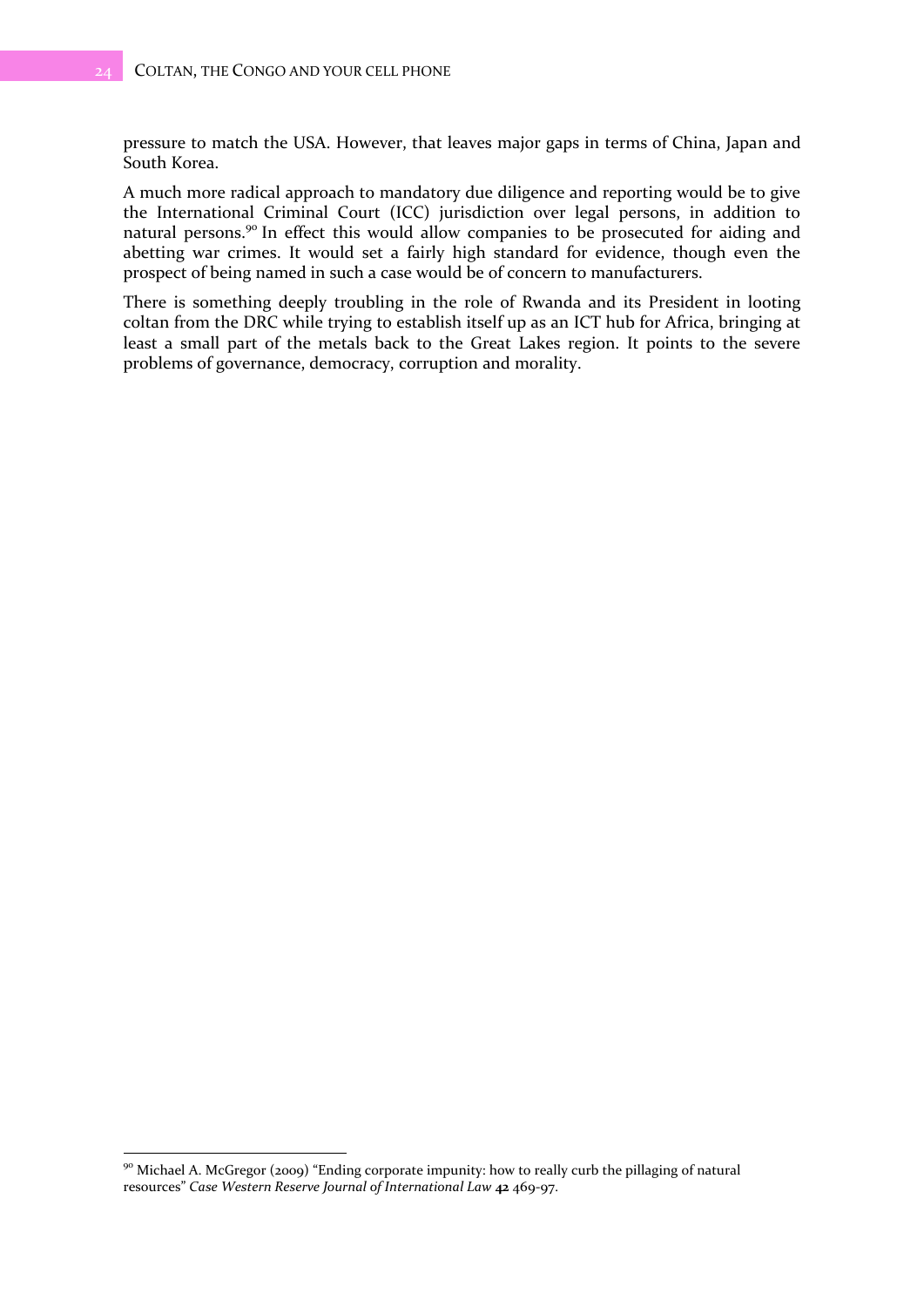#### <span id="page-24-0"></span>**Bibliography**

Ian Bannon & Paul Collier (editors) (2003) *Natural resources and violent conflict: Options and actions*. Washington DC: World Bank.

Franziska Bieri (2010) *From blood diamonds to the Kimberley Process: How NGOs cleaned up the global diamond industry*. Farnham: Ashgate Publishing.

Paul Collier & Anke Hoeffler (2001) *Greed and grievance in civil war*. Washington DC, World Bank.

EC (2011) *Communication on tackling the challenges in commodity markets and on raw materials*. Brussels: European Commission. COM(2011) 25 final.

Peter Eichstaedt (2011) *Consuming the Congo: War and conflict minerals in the world's deadliest place*. Chicago: Lawrence Hill Books. *Forthcoming*.

Karen Hayes & Richard Burge (2003) *Coltan mining in the Democratic Republic of Congo: How tantalum-using industries can commit to the reconstruction of the DRC*. Cambridge: Fauna & Flora International.

Adam Hochschild (2006) *King Leopold's ghost: A story of greed, terror, and heroism in colonial Africa*. London: Pan.

Stephen Jackson (2003) "Fortunes of war: the Coltan trade in the Kivus" pp 21-36 in *Power, livelihoods and conflict: case studies in political economy analysis for humanitarian action*. Edited by Sarah Collinson. London: Humanitarian Policy Group. HPG Report 13.

Nadira Lalji (2007) "The resource curse revised: Conflict and Coltan in the Congo" *Harvard International Review* 31<sup>st</sup> December.

Philippe Le Billon (2006) *Fuelling war: Natural resources and armed conflicts*. London: Routledge.

Michael A. McGregor (2009) "Ending corporate impunity: how to really curb the pillaging of natural resources" *Case Western Reserve Journal of International Law* **42** 469-97.

Jeffrey W. Mantz (2008) "Improvisational economies: Coltan production in the eastern Congo" *Social Anthropology* **16** (1) 34–50.

Dena Montague (2002) "Stolen goods: Coltan and conflict in the Democratic Republic of Congo" *SAIS Review* **XXII** (1) 103-18.

Michael Nest (2011) *Coltan*. Cambridge: Polity Press.

Michael Nest with Francois Grignon & Emizet F. Kisangani (2006) *The Democratic Republic of Congo: Economic dimensions of war and peace*. Boulder: Lynne Rienner Publishers.

OECD (2010) *OECD due diligence guidance for responsible supply chains of minerals from conflict-affected and high-risk areas*. Paris: Organisation for Economic Cooperation and Development.

Jason K. Stearns (2011) *Dancing in the glory of monsters: The collapse of the Congo and the Great War of Africa*. New York: Public Affairs Books.

UNEP (2009) *From conflict to peacebuilding: The role of natural resources and the environment*. Geneva: UN Environment Programme.

Alberto Vazquez-Figueroa (2009) *Coltan*. Ropley: O Books. [The Spanish original of this *novel* was published in 2008 by Ediciones B.]